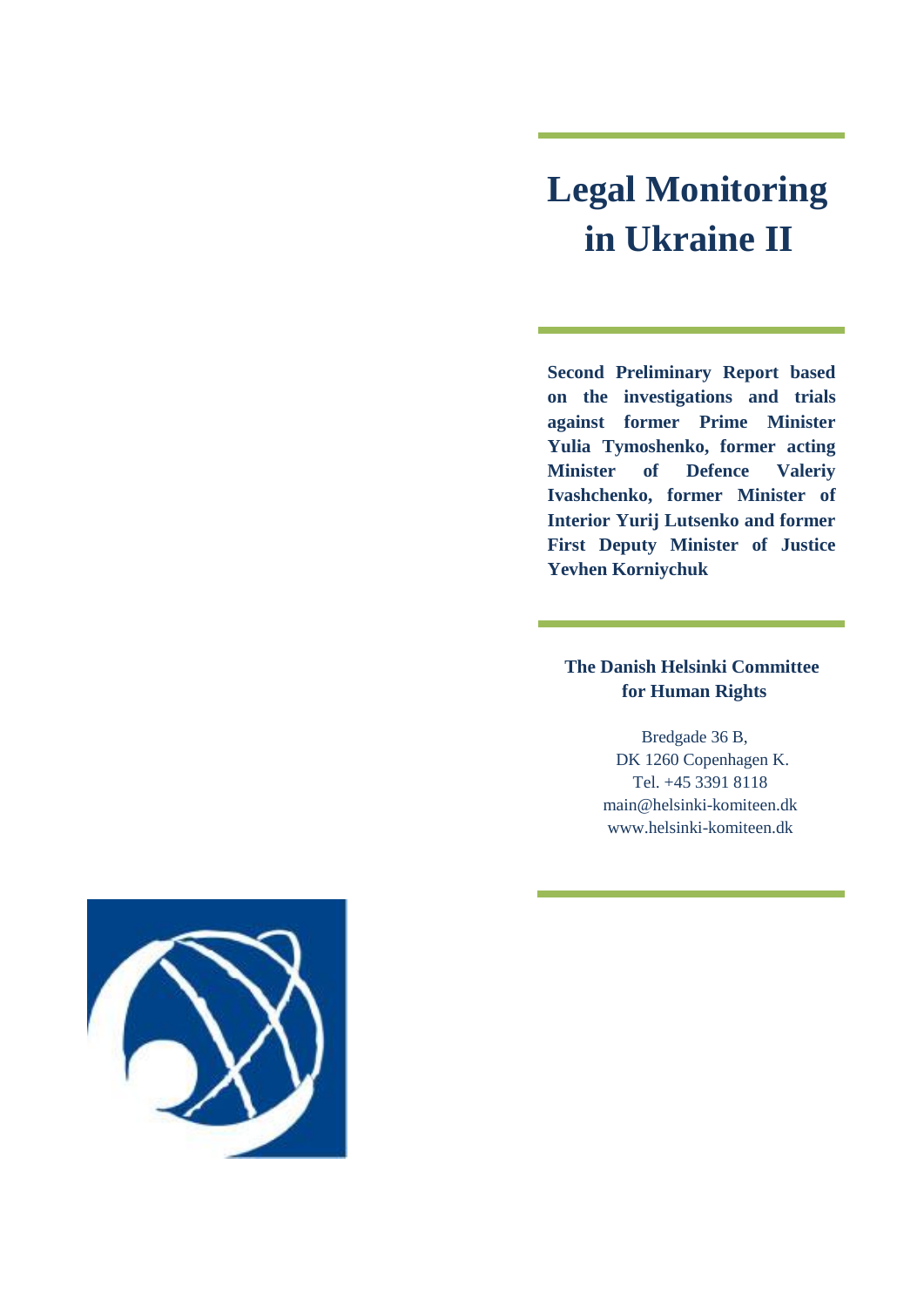# **Contents:**

Foreword… p. 3 The case against Yulia Tymoshenko…p. 5 The case against Yurij Lutsenko…p. 5 The case against Valeriy Ivashchenko…p. 7 The case against Yevhen Korniychuk…p. 7

- 1. Charges are criminalizing normal political decisions with which the present government disagrees; investigation and prosecution in the Criminal Justice System requires a reasonable suspicion of an offence having been committed and that it does not serve a political purpose…p. 8
- 2. The courts and the prosecution must be independent and impartial…s.11
- 3. The selection of the judges has probably violated both Ukrainian and international law…p. 13
- 4. The arrest and detention of Mr. Ivashchenko, Mr. Lutsenko and Mr. Korniychuk was a violation of their rights as the need to restrict their rights to liberty and security was not justified by the court. The extension of the detention of Mr. Lutsenko and Mr. Ivashchenko violated their rights as it was not justified by the court and did not set a time limit. In general the widespread use of detention in Ukraine is a concern.…p. 14
- 5. The arrest of Mrs. Tymoshenko on 24.5.2011 was unjustified by the court. The arrest and detention on 5.8.2011 was disproportionate and unjustified by the court…p. 17
- 6. The arrest of Mr. Ivashchenko was a violation of his right to freedom and security as he was summoned as a witness although the decision to open an investigation had already been taken..p. 18
- 7. The use of travel restrictions against Mrs. Tymoshenko and Mr. Lutsenko violated their rights to freedom of movement. It was probaly also a violation that the decision was taken by an investigator, who is not a judicial authority and whose decision can not be challenged in court. In general the widespread and indiscriminate use of travel restrictions is a serious concern…p. 19
- 8. Handcuffing and caging in the court room is inhuman and degrading treatment…p. 20
- 9. Mrs. Tymoshenko´s right to defence has been violated by the very short periods her defence counsels have had to prepare the defence..p. 20
- 10. The right to have adequate facilities for the preparation of one´s defence may have been violated by the conditions granted for Mr. Lutsenko´s defence...p. 21
- 11. On Mrs.Tymoshenko and Mr. Lutsenko being removed from the court room..p. 22
- 12. Unclear indictments might have violated the right to a fair trial and the right to defence…p. 23
- 13. It was not a violation of the rights of the defendants to refuse them a jury…p. 23
- 14. There is at this stage insufficient information to conclude whether the rights of Mrs. Tymoshenko and Mr. Lutsenko were violated when the judges refused their motions for recusal…p. 23
- 15. Postponement of proper medical examination and treatment may be a violation of Mr. Ivashchenko rights not to be inhumanely treated…p. 23
- 16. If the judge, the defendants and the lawyers were not able to perform due to the conditions in the court room it may have been a violation of the right to a fair trial and to defence…p. 26
- 17. The compulsory duty to appear before the investigator during pretrial investigation may violate the right not to self incriminate and the right to freedom and security…p. 28
- 18. A defendant does not have the obligation to cooperate with the investigator or to show proper behavior to him; to draw negative consequences can be a violation of the right to personal liberty and security and the right not to self-incriminate…p. 28
- 19. Restrictions on Mr. Ivashchenko`s visits in detention violated his rights to family life...p. 30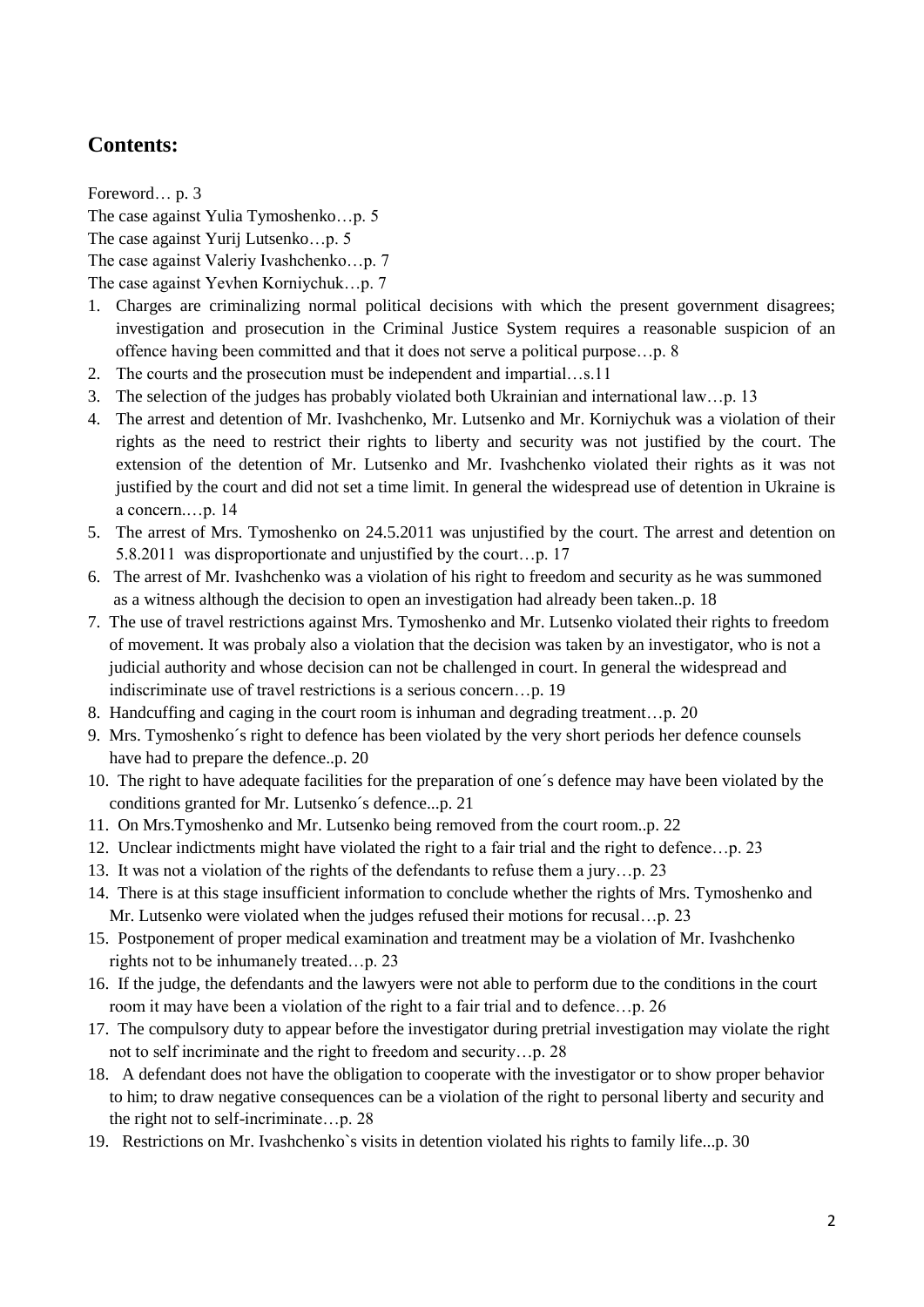# **Foreword**

This second preliminary report describes and assesses the legality of the investigation, detention and trials in Ukraine against former Prime Minister Yulia Tymoshenko, former Minister of Interior Yurij Lutsenko, former acting Minister of Defence Valeriy Ivashchenko and former First Deputy Minister of Justice Yevhen Korniychuk until the beginning of August 2011.

These four cases have been selected among numerous pending cases against senior public officials from the former government. The intention is through these cases to describe relevant sides of the human rights status of the present legislation and criminal justice system of Ukraine. Most of the observations will probably be valid for other similar cases. The preliminary report does not have the ambition of being a fully-fledged legal analysis although it is to judge the described activities by recognized international law (especially The European Conventions on Human Rights) and European standards; it is rather to be considered as a practitioner´s on-the-spot observations at the current stage of the trials.

A first preliminary report was issued on 28.4.2011. The present report includes some of the observations made in that report; if that is not the case it may be the result of prioritization but can also be the result of a changed assessment. It is the intention to follow up with later reports on other aspects of these cases.

It is not the purpose of the monitoring to establish whether the defendants are guilty or innocent. Human Rights are rights for the guilty as well as for the innocent. Ukraine ranks very high on international lists of corruption and any honest attempt to fight it will be welcomed by the international community, even if it should be against politicians from the former regime. Smooth transfer of power from one government to the next is, however, so important an element in a functioning democracy and prosecution against so many members of a former government so seldom seen that the present government must understand international skepticism as to its motives. Especially as the present government generally is considered to have a poor record in fighting corruption and could have an evident interest in removing prominent political opponents from future elections.

Ukraine has been monitored by the Council of Europe as to the implementation of the commitments and obligations undertaken when joining that organization, for which it since May this year holds the chairmanship. The President of Ukraine issued on 10.1.2011 a decree according to which Ukraine is to fulfill its obligations towards the CoE and established a mechanism to oversee it. This process should not be solely focused on the legislative reform. The main problems have been found to be the culture and tradition of the Criminal Justice System itself and in the relationship between the executive power and the criminal justice system. Based on the outcome of this monitoring it would not be advisable to stop the CoE monitoring at this time.

The report is produced for the Danish Helsinki Committee on Human Rights as part of its Legal Monitoring program by Mikael Lyngbo, who has many years of experience as a public prosecutor, chief of police and deputy chief of the Danish Security Service. He has also worked for the EU and other international organizations as Chief Advisor in Albania, Political Advisor in the Sudan, Rule of Law Expert in Iraq and Head of Evaluation Team in South Africa. It is based on observations during his presence in court and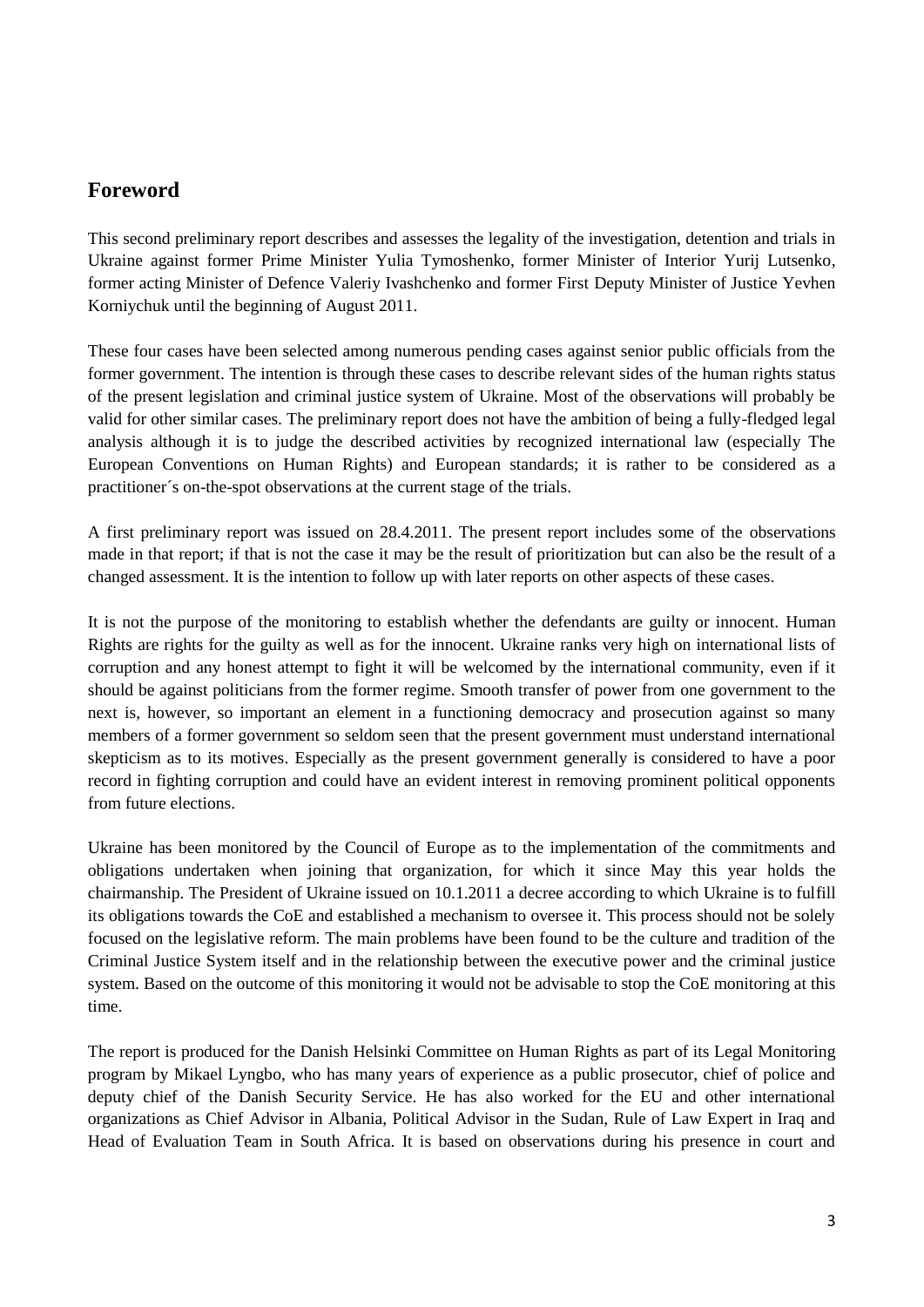meetings with legal experts, Ukrainian officials, civil society organizations and political and diplomatic representatives.

This report also takes into account comments by the defence counsels in the monitored cases and by the Ukrainian Prosecutor General´s Office who were given an opportunity to provide their comments on the draft text of the report. The responsibility for the report and its conclusions is however still entirely the author´s.

Copenhagen,  $12<sup>th</sup>$  August 2011.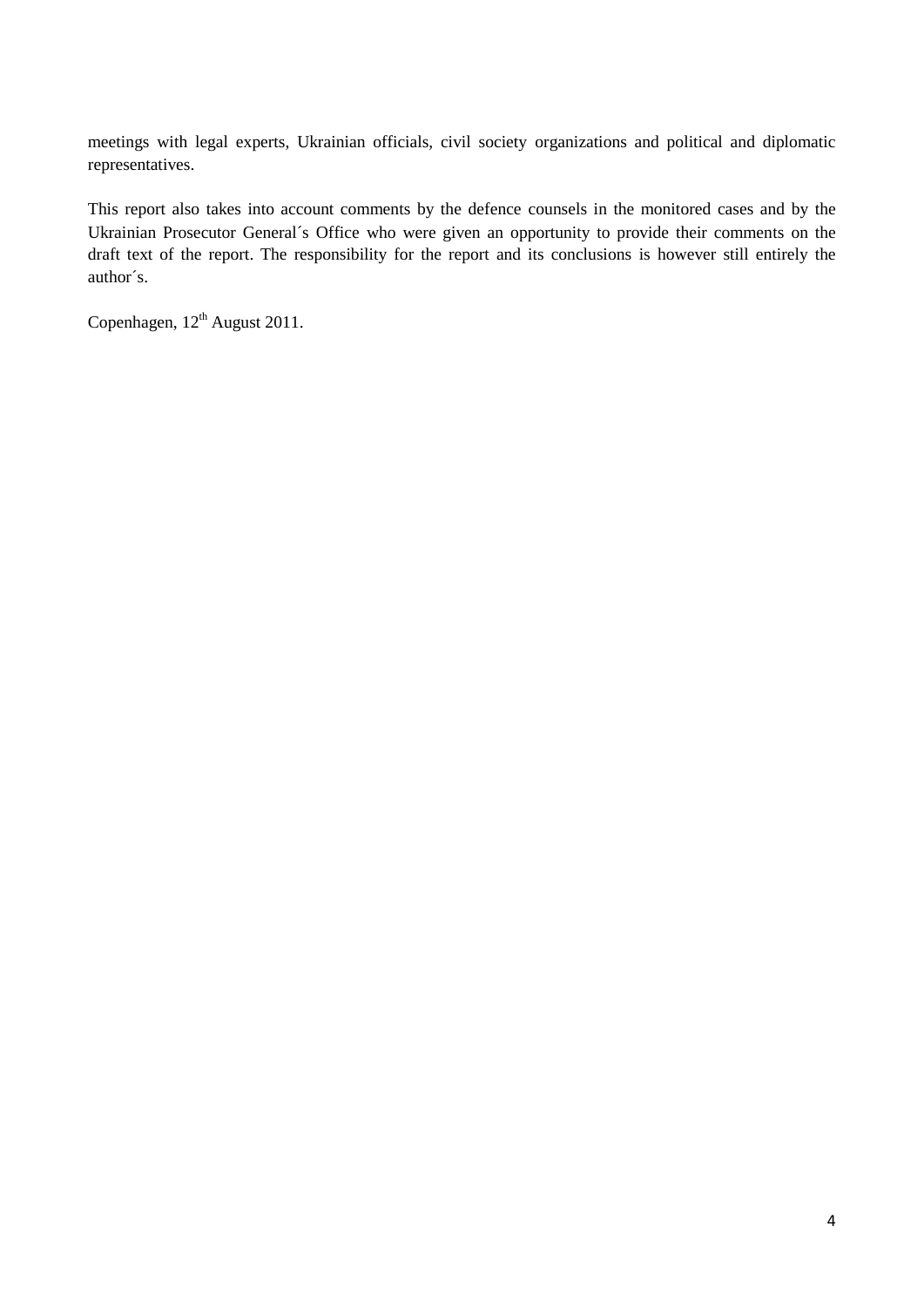#### **The case against Yuliya Tymoshenko**

Mrs. Tymoshenko is the leader of the political party "Batkivshchyna" which is the biggest opposition party in the Parliament. She was Prime Minister in 2005 and from 2007 to 2010. She ran against the present President in the last presidential election 2010 and lost by a narrow margin. The next parliamentary election is scheduled for October 2012 and the next presidential election for 2015.

Since December 2010 there have been investigations pending against her. She signed on 15.12.2010 (in the Kyoto and the Ambulance cases) and again on 20.4.2011 (in the Gas case) undertakings not to abscond, which has prevented her from leaving her place of residence and travel abroad and within Ukraine without the consent of the investigator, which has generally been refused. She has appeared (which in Ukraine is obligatory) for questioning by the investigator in the Kyoto and the Ambulance cases no less than 42 times between December 2010 and May 2011.

On 24.5.2011 she was arrested at 10 am, based on a ruling of the court from the previous day, but was released later that day at 6 pm. She was again arrested on 5.8.2011 and has since been in detention.

Mrs. Tymoshenko is presently charged in 3 criminal cases for violation of mainly Articles 364 and 365 of the Ukrainian Criminal Code for:

- 1. ordering the conversion of 380 million  $\epsilon$  from the sale of greenhouse gas quota according to the Kyoto agreement through the National Bank of Ukraine to Hrivnas and to deposit them in an integrated account in the State Treasury, although the money was earmarked for environmental purposes and the exchange caused a loss due to the commission paid to the National Bank of Ukraine of about 2 mill. Hrivnas.
- 2. having caused a delay in payment of customs of around 37 mill. Hrivnas for 1000 ambulances to be used for rural medical establishments
- 3. having ordered on her own without the approval of the Cabinet of Ministers the negotiator of the state owned joint-stock company Naftogaz to sign an agreement with Russian Gazprom on delivery of gas at an unfavorable price, causing a loss of around 194 mill. \$.

She has presently only been indicted in the Gas case. The trial is pending in the Pechersky District Court under Judge Rodion Kyreyev.

Mrs. Tymoshenko has on 21.6.2011 complained to the European Court on Human Rights about violation of

- Article 5 §1 (c), arrest and detention not based on reasonable suspicion as her acts do not constitute a criminal offence
- Article 2 of the Protocol no. 4 to the Convention, travel restrictions not in accordance with the law, not necessary and not subject to an independent judicial review.

She has requested the Court to give the case a priority status. The Court has not yet made a decision on whether to accept the complaint.

#### **The case against Yurij Lutsenko**

Yurij Lutsenko belonged to the Socialist Party during 1991-2006, when he established the People´s Self-Defense Party. In 2007, he headed a block of political parties "Our Ukraine- People's Union" at the parliamentary elections, which ranked No. 3 and together with BYuT formed a parliamentary majority. He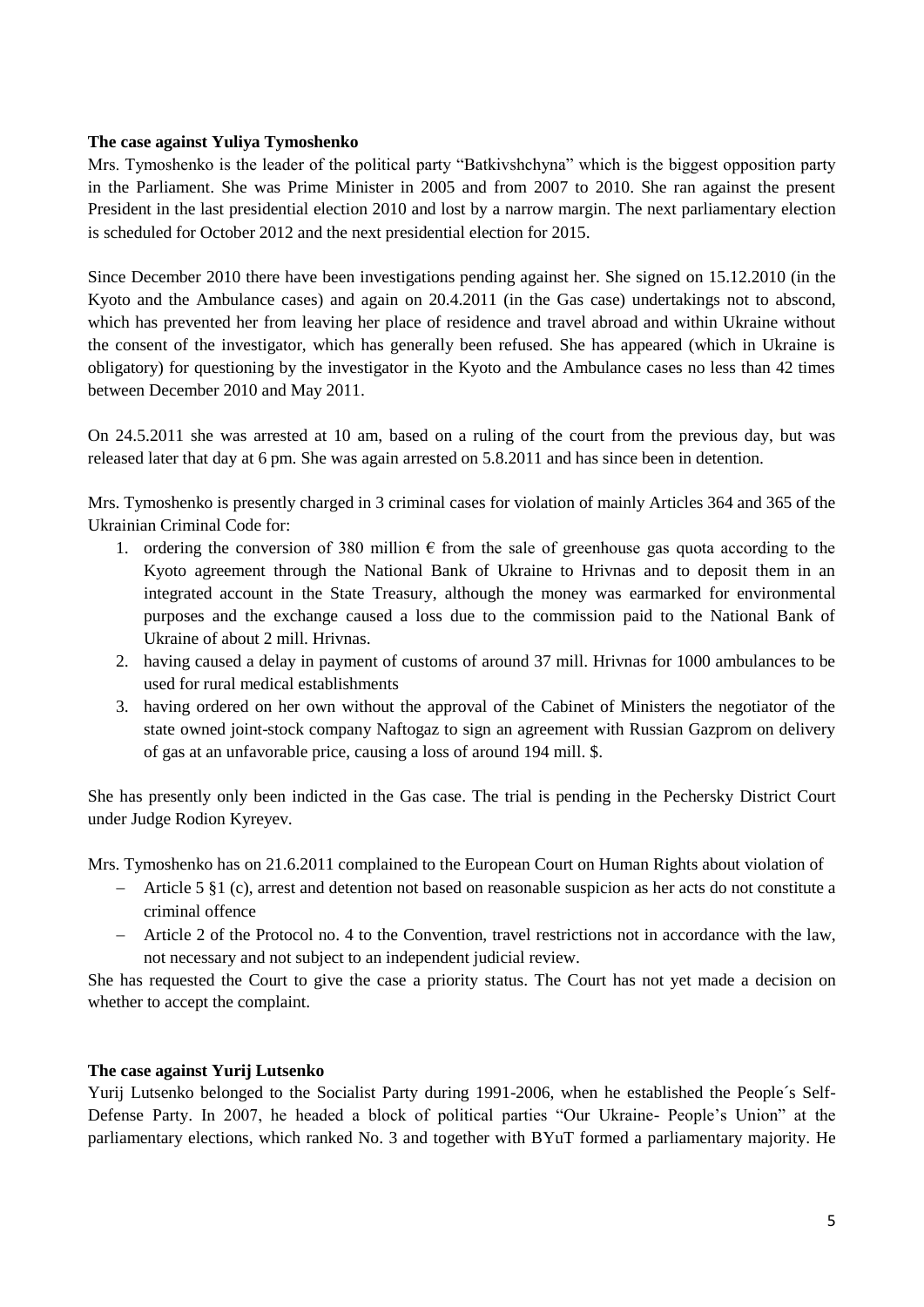was Minister of Interior in 2005-2006 and again in 2007-2010. He was at the time of his arrest Deputy Editor-in-Chief of the newspaper "Silski Visti".

Investigation against Mr. Lutsenko under Article 191 §3 was opened on 2.11.2010. On the same day he accepted an undertaking not to abscond. A further charge under Article 365 §3 was added on 11.12.2010 and the pre-trial investigation declared finished on the 13.12.2010, resulting in 47 volumes of case-file which he was summoned to review. On  $24.12.2010$  the investigation was reopened and finally finished  $21.1.2011$ .

Mr. Lutsenko was arrested on 26.12.2010 by masked Special Service police officers for having violated Article 218 of the Criminal Procedure Code by having avoided to acquaint himself with the materials of the case at the time and under the circumstances prescribed by the investigator. Since then Mr. Lutsenko has been in detention and his release has been denied several times, including after the pre-trial investigation has been finished and the trial started.

The indictment claims the following violations of the Criminal Code:

- 1. Articles 185.4, 191.5 and 365.3, excess of authority with grave consequences for in the period from 2005 to 2010 with the intention to inflict extra costs and losses to the State and in agreement with his driver to have facilitated the driver´s promotion to a series of police functions, respectively Operational Attorney, Police Captain and later Police Major and Minister Counselor, without the driver meeting the employment conditions or fulfilling these functions, and later to have prompted him awarded early enhanced pension, extension of pension seniority and assigned an official apartment which was reserved for other staff groups, by which he inflicted the state a total loss of approx. UAH 600,000.
- 2. Article 364.3, abuse of office with grave consequences for in the period from August 2009 to January 2010 with personal motive as Minister of Interior illegally to have allowed continued covert surveillance of a person, who had since 2007 unsuccessfully been under surveillance on suspicion of involvement in the poisoning of the then presidential candidate Yushchenko, but against whom the investigation at that time had finally been closed by a competent authority 3. Articles 191.5, 365.3 and 364.3, abuse of office with grave consequences for in December 2008 and December 2009 with personal motive to have authorized and be responsible for the Ministry of Interior having incurred expenditure for the celebration of Militia Day and thereby caused the State losses of 609.720 UAH in violation of a decision of 22.10.2008 by the Cabinet of Ministers not to use funds for events other than central activities of the Ministry of Culture and Tourism, to which these events did not qualify.

The trial started 23.5.2011 and is presently pending in the Pechersky District Court with Judges Serhiy Vovk (presiding), Oksana Tsarevych and Anna Medushevska.

Mr. Lutsenko has complained to The European Court of Human Rights about violation of

- Article 5, the arrest and detention were arbitrary and not in accordance with law
- Article 5, not having been informed about the reasons for his arrest
- Article 5, the decision on his detention was not substantiated and he was punished for exercising his constitutional rights not to make self-incriminating statements, to be considered innocent until proven guilty and to hold an opinion
- Article 6, not being informed in advance about the subject of the court hearing concerning the preventive measure applied to him and not been given time and facilities to prepare his defence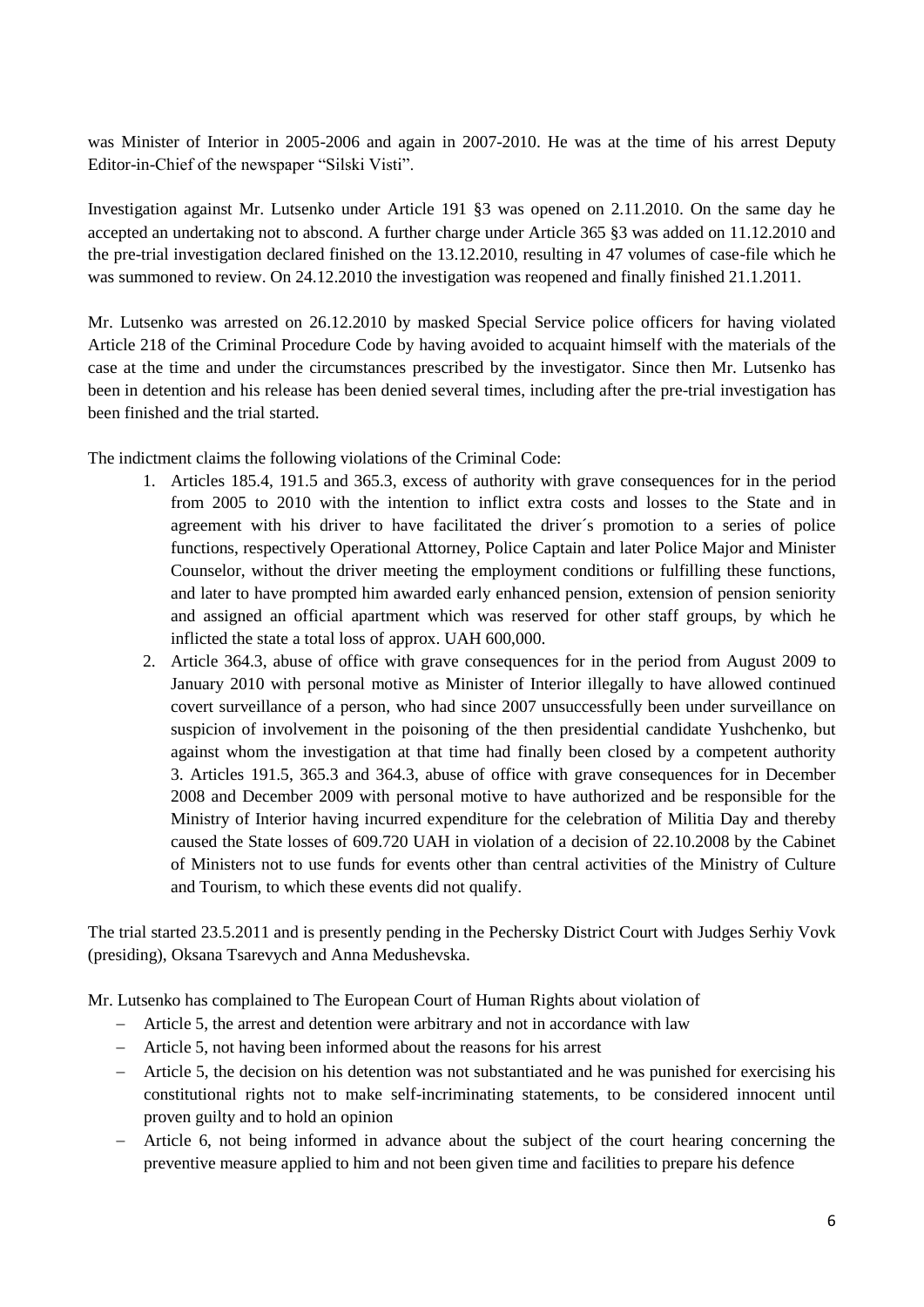The European Court has accepted the application and has given it a priority status. The Court has on its own initiative, when communicating the decision to the Government, added a question to the parties on whether the applicant´s detention was applied for a purpose other than those envisaged by Article 5 contrary to Article 18 of the Convention, given the applicant´s active participation in the political life in Ukraine and his opposition to the Government. The Ukrainian government has contested the claims.

#### **The case against Valeriy Ivashchenko**

Mr. Ivashchenko has had a military career. He was Deputy Minister of Defence in 2007-09 and First Deputy Minister of Defence and Acting Minister of Defence from June 2009 to March 2010.

Investigation was opened on 20.8.2010. He was summoned as a witness on 21.8.2010 and arrested the same day. On 27.8.2010 he was indicted under Article 364.2 (abuse of office with grave consequences). A new investigation, based on the same facts, was opened on 29.10.2010 under Article 27.5 and Article 365.3 (complicity in excess of authority with grave consequences) and declared finished already on 01.11.2010, thus excluding the possibility to complaint to the court. The case was with the indictment sent to court the same day.

According to the indictment he in his capacity as Acting Minister of Defence abused his office by 18.11.2009 having signed a preliminary plan for the reorganization of the Feodosia Ship Repair Plant in the Crimea, which due to debt was to be reorganized and for which the court had appointed a reorganization manager, and thereby creating the conditions for an unlawful sale of state property, and for complicity in the activities of the reorganization manager.

Mr. Ivashchenko has been detained since his arrest on 21.8.2010. A number of motions for his release or change to less severe restrictive measures have been refused.

The trial is pending in the Pechersky District Court with a panel of 3 judges (Serhiy Vovk (presiding), Volodymyr Karaban and Oksana Tsarevych).

Mr. Ivashchenko has complained to the European Court on Human Rights on violation of

- Article 3, inhuman treatment by refusing him medical treatment
- Article 3, inhuman and degrading treatment by being behind bars in the court room
- Article 5, unlawful arrest
- Article 5, unlawful detention

The Court has not yet decided on the acceptance of the complaint.

#### **The case against Yevhen Korniychuk**

Yevhen Korniychuk is a lawyer by profession, specializing in international finance and business law. He was elected to Parliament and became in 2006 chairman of the Ukrainian Social Democratic Party after his father-in-law Vasyl Onopenko, a judge by profession, who at that time was elected president of the Ukrainian Supreme Court. From 2007 -2010 Mr. Korniychuk was First Deputy Minister of Justice in the Yulia Timoshenko government.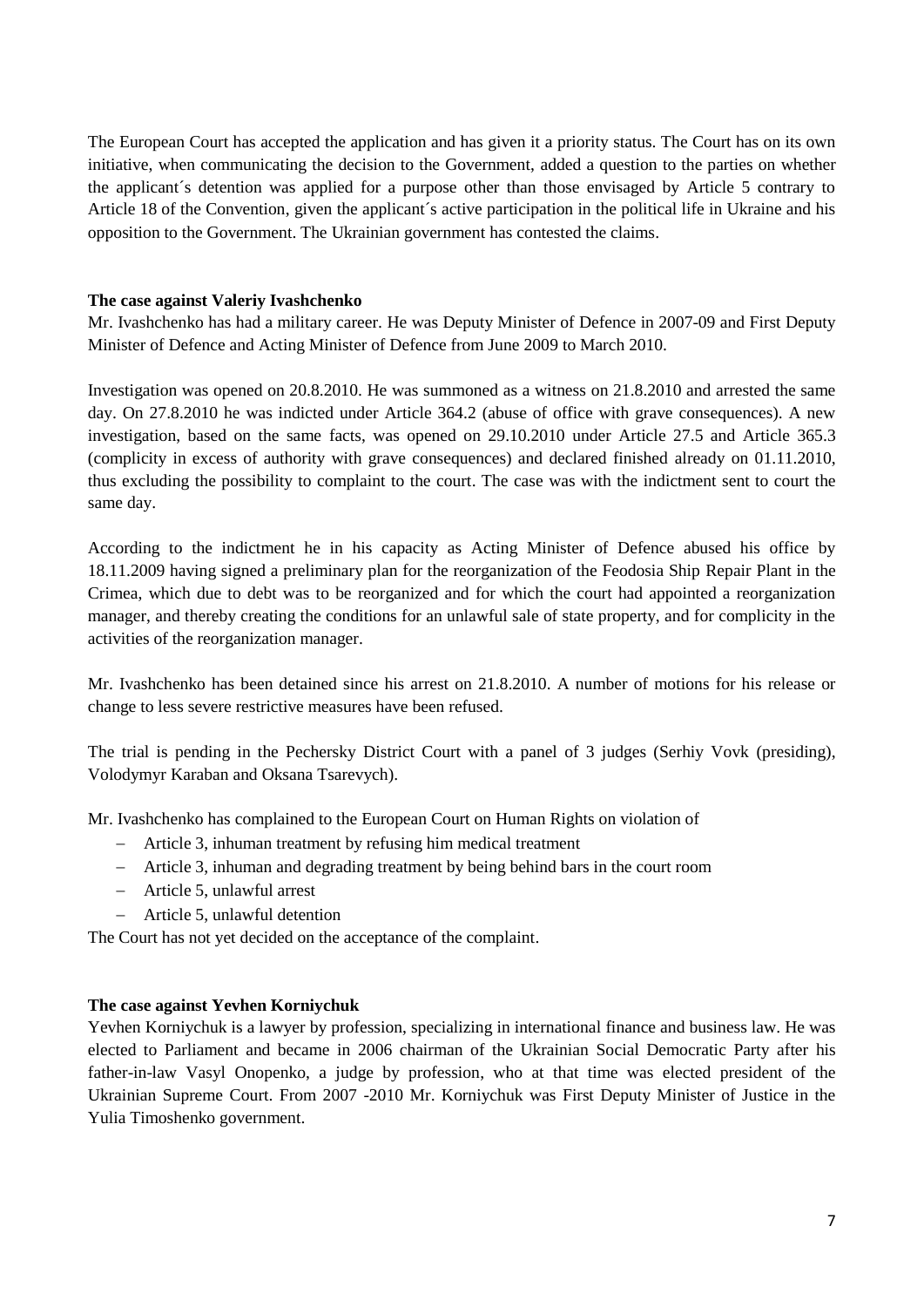On 22.12.2010 an investigation was opened against him. The very same day he was arrested. His arrest was upheld on 24.12.2010 and on 30.12.2010 he was detained for 2 months. This decision was upheld by the Court of Appeal on 13.1.2011. On 14.2.2011 Supreme Court President Onopenko met with the President of Ukraine Mr. Yanukovitch and discussed the judicial reform and the work of the Supreme Court as well as the pending cases against his family. The next day Mr. Korniychuk was released from detention.

An investigation was also opened against the daughter of the Supreme Court President. The daughter was charged with the failure to repay on time a private loan regulated under civil law. As part of that investigation the home of Supreme Court President Vasyl Onopenko was searched. That charge was dismissed after the meeting between Mr. Yanukovitch and Mr. Onopenko.

Media has recently reported on a possible further investigation against Mr. Onopenko and Mr. Korniychuk for abuse of authority. A recent decision by Judge Rodion Kyreyev has apparently ordered an investigation into a case which had been dismissed by the prosecution as unfounded.

# Mr. Korniychuk is indicted with

- 1. violation of Article 365.3 of the Ukrainian Criminal Code, excess of authority or official powers that caused grave consequences for as First Deputy Minister of Justice to have issued a legal opinion or law interpretation about the possibility for Naftogaz to use a single-source tender procedure to procure legal assistance from the legal firm Magisters, of which Mr. Korniychuk had earlier been a senior partner but with which he at that time had no longer any financial or business contact. The formal permission to use this procedure was given by the Ministry of Economy and the contract was signed by Naftogaz. His actions are claimed to have brought losses to the state as other legal firms could have supplied the legal assistance at a lower cost.
- 2. violation of Article 366.2, forgery in office that caused grave consequences as the mentioned legal document was not properly filed in the Ministry of Justice.

Mr. Korniychuk has complained to The European Court on Human Rights that

- his arrest and custody was unlawful, arbitrary and disregarded earlier findings by the courts that the alleged facts could not give rise to a criminal prosecution.
- he was not informed of the grounds for his arrest.
- the courts failed to give relevant and sufficient reasons for his detention and to examine alternative preventive measures
- the courts did not reply to his arguments concerning the unlawfulness and unreasonableness of his arrest and pre-trial detention.
- his criminal prosecution and detention have been politically motivated.

He has requested priority treatment of the case. The Court has not yet decided on the acceptance of the complaint.

The trial against Mr. Korniychuk started in court on 18.3.2011 and is still pending. Judge is Oksana Tsarevych.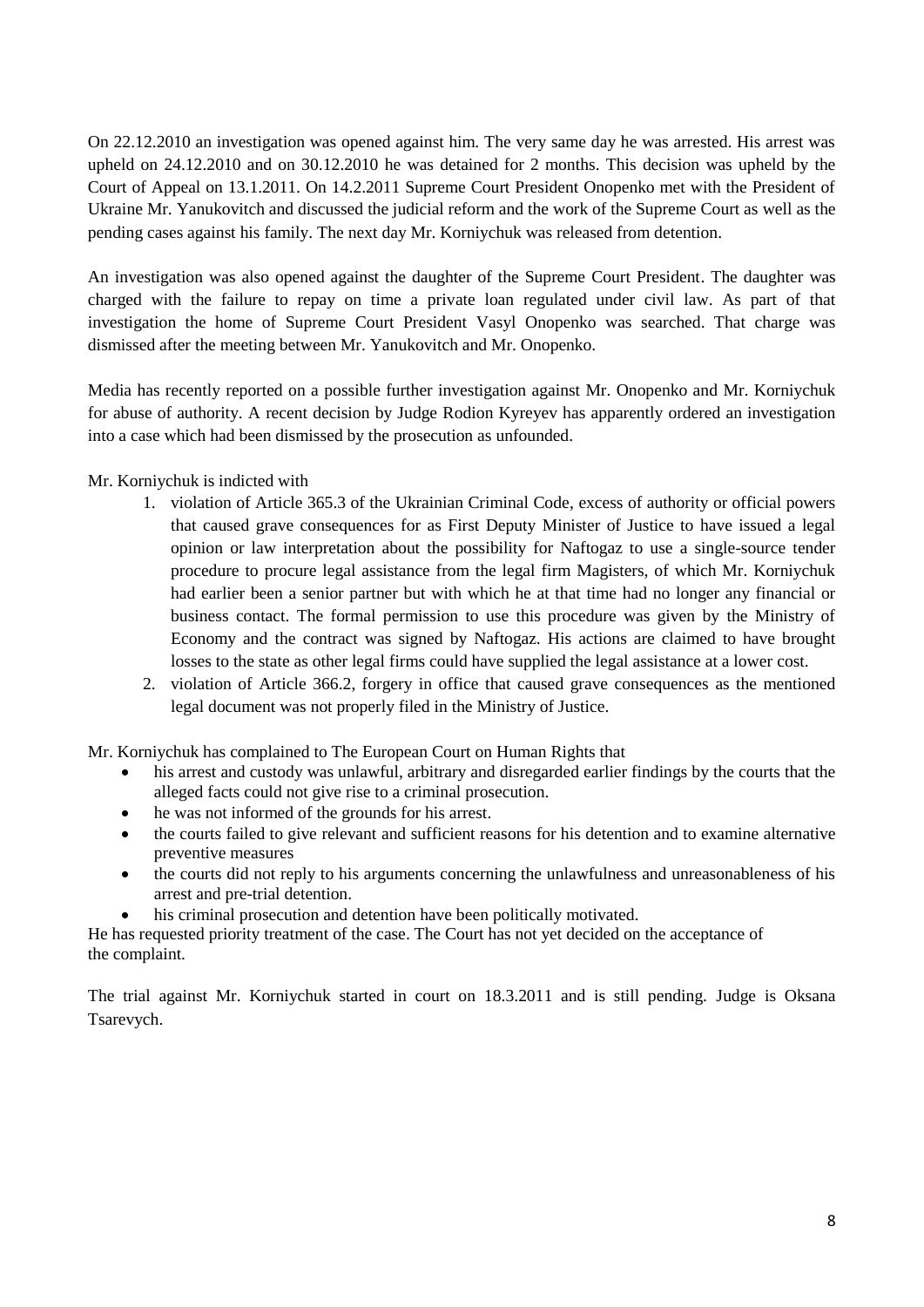# **Observations**

1. **Charges are criminalizing normal political decisions with which the present government disagrees; investigation and prosecution in the Criminal Justice System requires a reasonable suspicion of an offence having been committed and that it does not serve a political purpose**

All defendants have been significant members of the former government of Ukraine and at least some of them will want to continue their political career. Although by the present Government labeled "Fight against Corruption" most of the charges against the four former government officials seem to relate to normal political or administrative decisions with which the present government disagrees.

This monitoring can not and can not be expected to answer with absolute certainty the question of whether these cases are the result of abuse of the legal system for a political purpose, and cannot without access to the case files and before the end of the trials decide whether the evidence is sufficient to establish a reasonable suspicion that an offence has been committed.

However most of the charges are of a character which would never be considered a criminal offence in countries with a different legal tradition and would not be dealt with in the Criminal Justice System. Such activities might potentially draw political consequences for politicians or disciplinary consequences for public servants but not criminal. Most of the charges concern violations of Articles  $364<sup>1</sup>$  ("abuse of authority or office") and  $365<sup>2</sup>$  ("excess of authority or official powers") which are vaguely worded flexible articles open to interpretation. Already these fact gives grounds for strong suspicion.

The suspicion that these cases were politically inspired and are selective justice, abusing the Criminal Justice System as part of the political struggle has also forcefully been voiced in the Ukrainian public and among other international observers. They have commented that

- political decisions are being considered criminal offences
- mainly politicians belonging to potential powerful political opposition groups have being targeted
- the present administration has an evident interest in incapacitating leading opposition politicians before the upcoming elections
- Mrs. Tymoshenko and Mr. Lutsenko were obstructed from exercising their role as party leaders through the use of and administration of detention, travel restrictions, numerous inquiries, demands to daily reviewing case files in the office of the investigator even if in possession of a full copy etc.
- members of the present administration through years in opposition attacked the former governments for abuse of the Criminal Justice System, thus creating a public distrust that the system is corrupted

 $\overline{\phantom{a}}$ <sup>1</sup> "...willful use of authority or official position contrary to the official interests by an official for mercenary motives or other personal benefit or benefit of any third persons, where it caused any substantial damage to legally protected rights, freedoms and interests of individual citizens, or state and public interests, or interests of legal entities… The same act that caused any grave consequences shall be punishable by imprisonment for a term of three to six years with the deprivation of the right to occupy certain positions or engage in certain activities for a term up to three years."

<sup>&</sup>lt;sup>2</sup>...Excess of authority or official powers, that is a willful commission of acts, by an official, which patently exceed the rights and powers vested in him/her, where it caused any substantial damage to the legally protected rights and interest of individual citizens, or state and public interests, or interests of legal entities…Any such actions as provided for by paragraph 1 or 2 of this Article, if they caused any grave consequences, -

shall be punishable by imprisonment for a term of seven to ten years with the deprivation of the right to occupy certain positions or engage in certain activities for a term up to three years."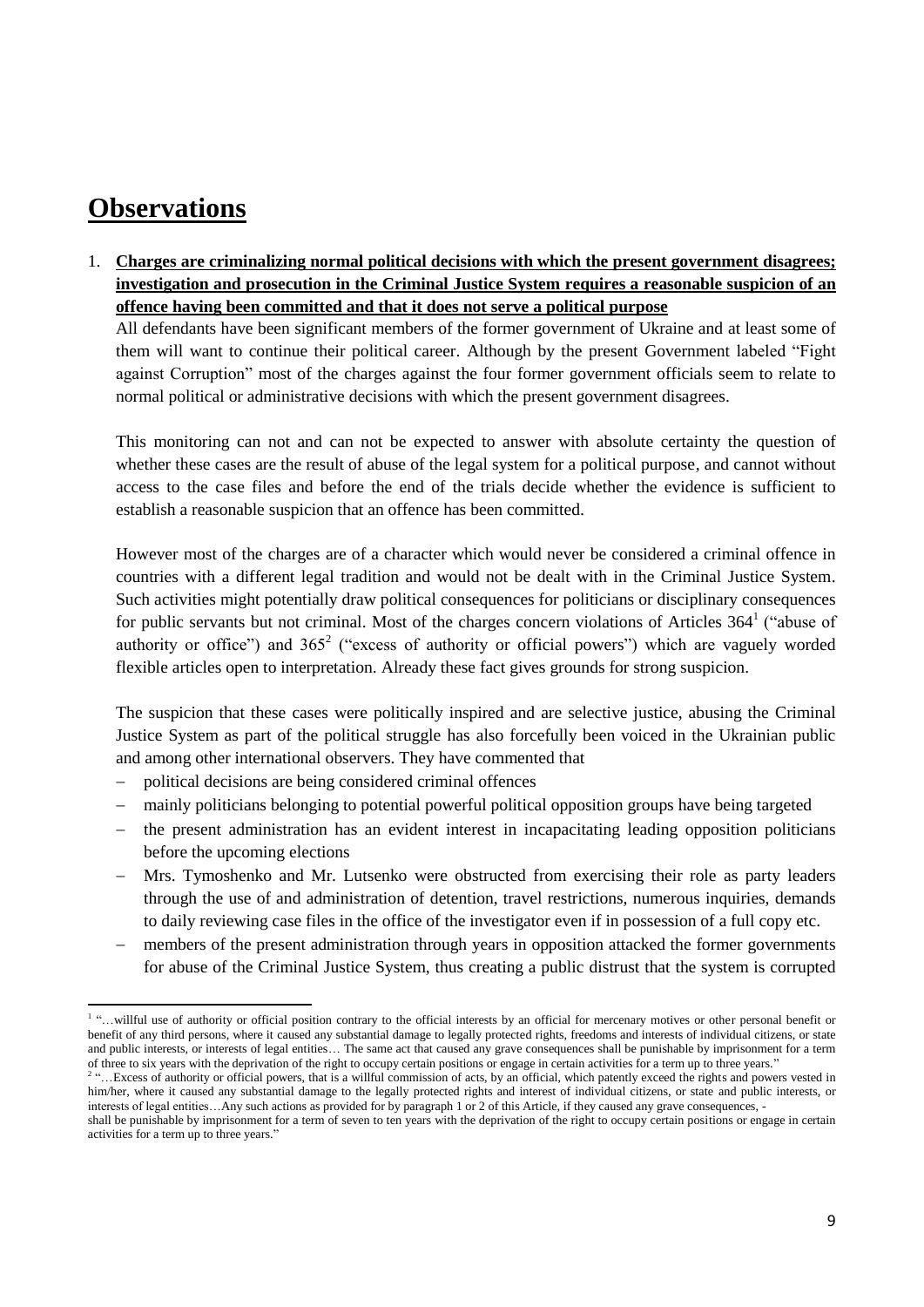and can be and is abused; this opinion is now being reinforced by some of the defendants´ statements and behavior

- Mr. Nemyria, the former Deputy Prime Minister and confidant of Mrs. Tymoshenko was called as a witness by the court exactly at the time which would prevent him from going to Strasbourg at the time when President Yanukovitch was talking to the Parliamentary Assembly of the Council of Europe, Mrs. Tymoshenko herself also being prevented from going by the travel restrictions and the ongoing trial
- the Supreme Court President described the case against his son-in-law Mr. Korniychuk and daughter as an attempt to put pressure on himself
- Mr. Korniychuk was released and the investigation against the daughter of the Supreme Court President cancelled immediately after Mr. Onopenko's meeting with the President
- Mr. Lutsenko in his time as Minister of Interior was attacked for being harsh to some of the persons who have now come to power
- Mrs. Tymoshenko´s gas deal with Russia went against the interest of some persons close to the present government
- the investigation and detention regime is administered surprisingly severely and have violated human rights
- the Prosecutor General Viktor Pshonka on his appointment in the media was quoted for saying that he considered himself to be a member of the team of the President and would fulfill his orders

etc.

In the case against Mrs. Tymoshenko the political nature of the Kyoto case is seen in the description of the consequences<sup>3</sup> and of the motivation<sup>4</sup>. It also seems difficult to recognize a criminal offence in Mr. Korniychuk´s writing a legal opinion, Mr. Lutsenko´s exceeding the budget etc. These acts would in other countries be considered normal political activities for a prime minister or a minister and should not constitute criminal offences as described in Articles 364 and 365 of the Ukrainian Criminal Code.

Article 5 of the European Convention of Human Rights demands as a minimum requirement for any limitation to the personal freedom a reasonable suspicion that an offence has been committed. If the purpose of the investigations is to serve a different purpose than those for which it has been prescribed, i.e. promote a political aim not protected by the law by prosecuting opposition politicians for acts for which others are not being prosecuted and thus not to treat everybody equally according to the law, the justice is selective and unfair and violates Article 18 of the Convention.

In the national Criminal Justice System it is the task of the Government to prove the guilt of the defendant, including that there is a reasonable suspicion of having committed a criminal offence. In the European Court of Human Rights it is however the obligation of the applicant / defendant to prove beyond reasonable doubt that the investigation and prosecution is an abuse by the national authorities based on political motivation and that there is no cause for suspicion. That will most often be impossible

 3 "…undermining of international reputation of Ukraine in the eyes of the Kyoto member states…"

<sup>4</sup> "…for her own interest…to avoid detrimental consequences for herself as the Head of Government in case of failing to perform the state obligations…" and "…to ensure financing of the state budget expenditures…in unfavorable situation…to perform state obligations…"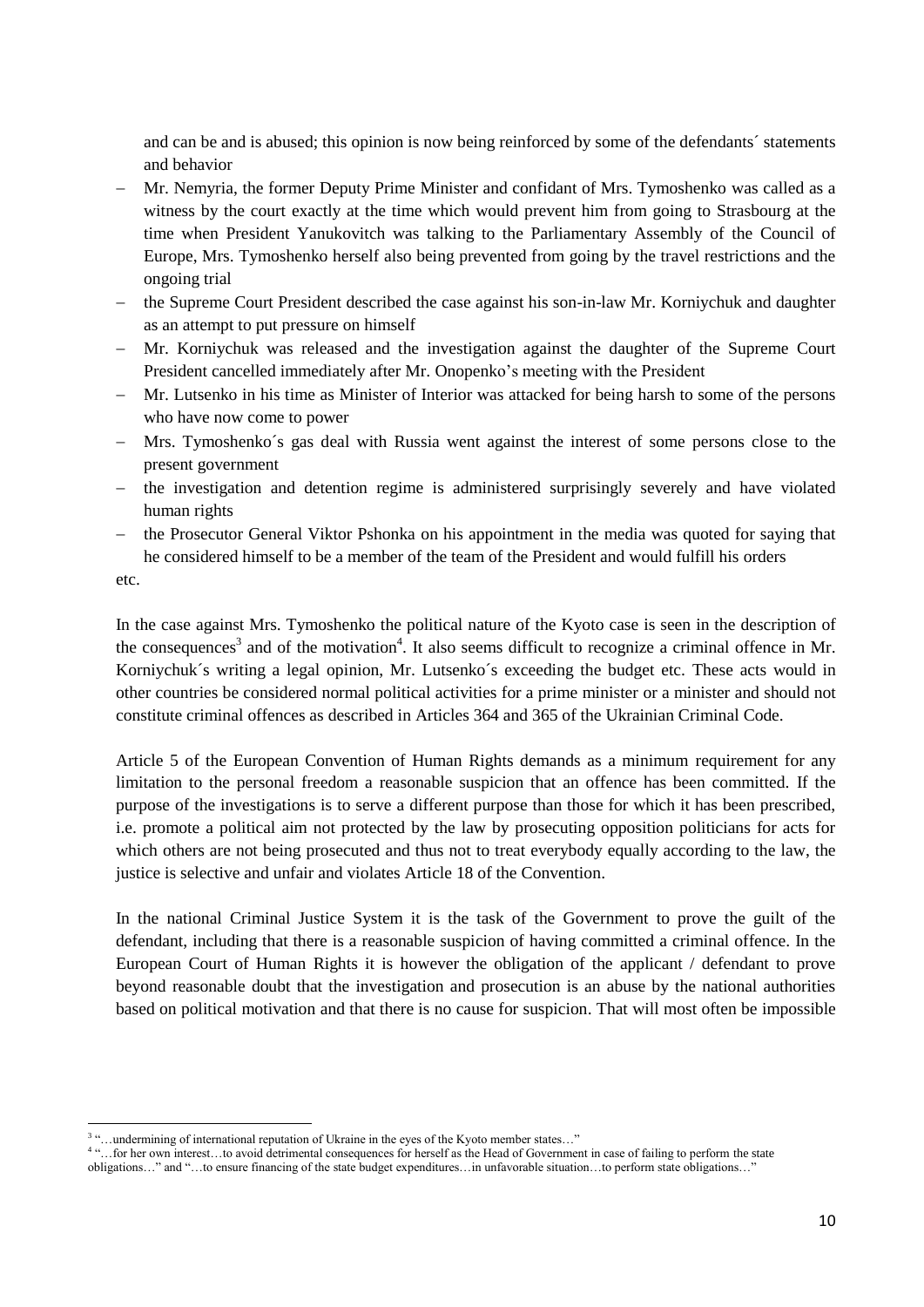to lift that burden of proof. In the Khodorkovskiy case<sup>5</sup> a similar motion according to Article 18 of the European Convention on Human Rights was answered negatively.<sup>6</sup>

#### **2. The courts and the prosecution must be independent and impartial**

Among the interlocutors it has been a widespread opinion that the Ukrainian courts cannot be considered independent and impartial at least in cases related to politics. National surveys confirm that impression with more than 2/3 expressing distrust in the prosecution and the judiciary. Corruption and problems with lack of independence in the judiciary of Ukraine has been a concern of international observers, also mentioned in resolutions of the Council of Europe and the European Parliament, by European Commissioners and confirmed in corruption indexes.

There are both structural and traditional reasons for this situation. According to the European Convention on Human Rights Article 6.2, anyone who is charged with a violation of the law must be considered innocent until his guilt has been proven. However only 0.2 % of the indicted persons are acquitted by the courts of Ukraine against around 10 % in other countries. Courts in Ukraine granted 88% of the requests (2010) to remand in custody as a precautionary measure. Such figures are strong indicators of a judiciary much too willing to follow the claims of the prosecution and much too afraid to confront it. The success rate of the investigation is a worrying 90 %, which is far above what you see and can expect in countries with a tradition of respect for the rights of the defendant. No wonder that anyone who is under investigation or has been indicted consider themselves as already sentenced in the legal system and fight for their freedom also through non-judicial means, and that public officials can be tempted to give public statements as if the defendant is already convicted. That was the tradition in which many have grown up in Soviet times..

The monitoring of the four cases has left the impression of prosecutors and judges with limited understanding for the presumption of innocence and equality of the parties during the trial. This attitude has invited confrontations with the defence, which giving up on a fair legal process tends to try to influence the development through media and politics. In the court room politicians have been seen to abuse their parliamentarian immunity by insulting and threatening the judges and not respecting his decisions.

**<sup>.</sup>** <sup>5</sup> Khodorkovskiy vs. Russia (31.5.2011)

<sup>&</sup>lt;sup>6</sup> "The travaux preparatoires for Article 18 indicates that the drafters of this provision were concerned to ensure that an individual was thereby protected from the impositions arising from a desire of the State to protect itself according "to the political tendency which it represents" and the desire of the State to act "against an opposition which it considers dangerous"… An applicant alleging that his rights and freedoms were limited for an improper reason must convincingly show that the real aim of the authorities was not the same as that proclaimed (or as can be reasonably inferred from the context). A mere suspicion that the authorities used their powers for some other purpose than those defined in the Convention is not sufficient to prove that Article 18 was breached...

When an allegation under Article 18 is made the Court applies a very exacting standard of proof; as a consequence, there are only few cases where the breach of Convention provision has been found. Thus, in Gusinsky vs. Russia …the Court accepted that the applicant´s liberty was restricted, inter alia, for a purpose other than those mentioned in Article 5… In Cebotari vs. Moldova…the Court found a violation of Article 18… However such cases remain rare … Particularly, the Court notes that there is nothing in the Court´s case-law to support the applicant´s suggestion that, where a prima facie case of improper motive is established, the burden of proof shifts to the respondent Government. The Court considers that the burden of proof in such a context should rest with the applicant….

The applicant strongly relies on those opinions; in particular, he relies on resolutions of political institutions, NGOs, statements of various public figures, etc. The Court took note of those opinions. However, it must recall that political process and adjucative process are fundamentally different. It is often much easier for a politician to take a stand than for a judge, since the judge must base his decision only on evidence in the legal sense.... It is not sufficient for this Court to conclude that the whole legal machinery of the respondent State in the present case was ab initio misused, that from the beginning to the end the authorities were acting with bad faith and in blatant disregard of the Convention. This is a very serious claim which requires an incontrovertible and direct proof. Such proof, in contrast to the Gusinsky case, cited above, is absent from the case under examination"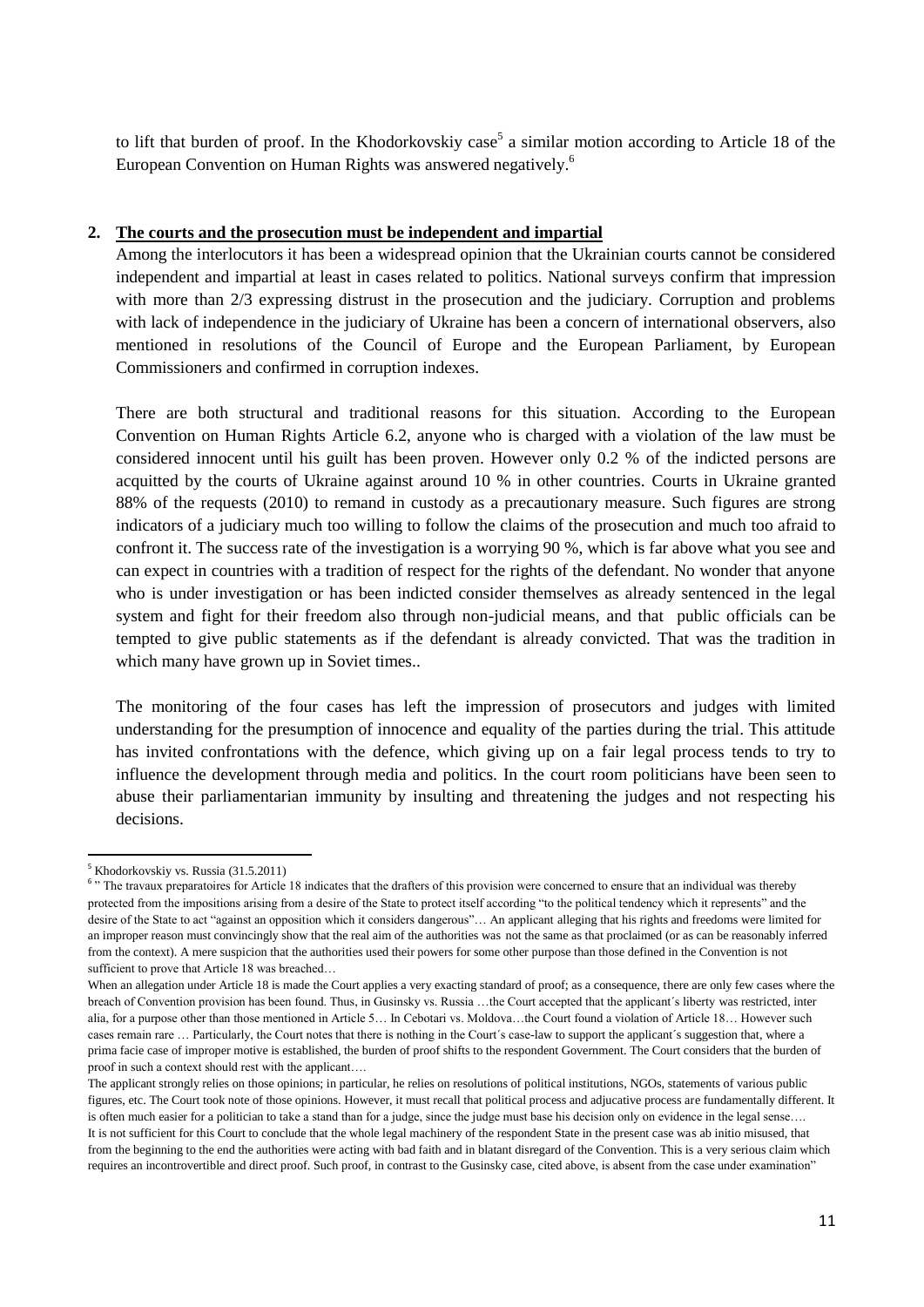Several interlocutors have mentioned a legal possibility and wide spread practice of the courts to remit cases back to the prosecution for further investigation, adaption or correction of the indictment, where the evidence does not sufficiently support the indictment. Remittal of cases to the prosecution for additional investigation is unacceptable and can violate principles of presumption of innocence, equality of arms and reasonable time of the trial. The court should not try to correct the prosecutor's mistakes; if the evidence is not sufficient to make a conviction or even to proceed with a trial the defendant should be acquitted.

There is also a strong tradition of politicians not respecting the independence of the judiciary. A revealing example was recently seen, when a press release explaining the proper understanding of the statement given by one of the witnesses in the Tymoshenko case was proven to be written in the predidential administration although it appeared to be issued by the witness herself. Also statements and interviews by leading officials, including the President and the Prime Minister, have commented on the trials in such a way that it clearly sends a signal to the judges about the desired and expected outcome of the trial. That is illustrated in an interview on 28.6.2011in which President Yanukovych described his meeting with the chairman of the Constitutional Court concerning one of the politically controversial issues under consideration at that moment in the Court, a law adopted by the parliament and signed by the President but now challenged as unconstitutional in the Constitutional Court. At the meeting Mr. Yanukovych expressed his concern with the possibility of declaring the law he signed as unconstitutional and asked the chairman of the Court to relay his position to the Justices of the Court.

A judicial reform was implemented in the summer of 2010, which although in some ways improving the conditions of the legal system as a whole was criticized by the Council of Europe's Venice Commission. Unacceptable decisive influence on the appointment of, the disciplinary measures against and the dismissal of judges attributed to the Higher Council of Justice has been seen as a major factor that has increased the dependence of the judiciary from the executive power. The Higher Council of Justice has a heavy political bias and has membership of the Prosecutor General and 2 of his deputies etc.

Ukraine committed itself to reforming the Prosecutor´s Office when joining the Council of Europe, but nothing has been done in that respect. The effect is that the Ukrainian General Prosecutor holds an immensely powerful function not much different from the Prokuratura of Soviet times. His tasks are not only to deal with traditional prosecution but also to have a general oversight and legality control function, which in most other European countries is to be found in an Ombudsman institution. Ukraine does have an Ombudsman, but with different functions.

Additionally the Prosecutor General has a control function towards the Judiciary. The prosecution last year initiated 600 disciplinary cases against judges according to a public statement by the Deputy Prosecutor General and information indicates that at least 38 judges have been dismissed against an average of 6½ in the previous years. If the background is the fight against corruption it is remarkable that only few of the dismissals follow a criminal conviction against the judge. The judges must feel their independence under strong pressure from a dominating influence of the prosecution on their future. Whatever the need to discipline the judges, prosecutors should definitely not be responsible for it; that disturbs the point of balance between prosecution and judiciary. Especially with a prosecution which apparently has not yet understood that its role must change. A remarkable example to demonstrate the point is a disciplinary case with demand of dismissal raised against 3 judges of the Kyiv Court of Appeal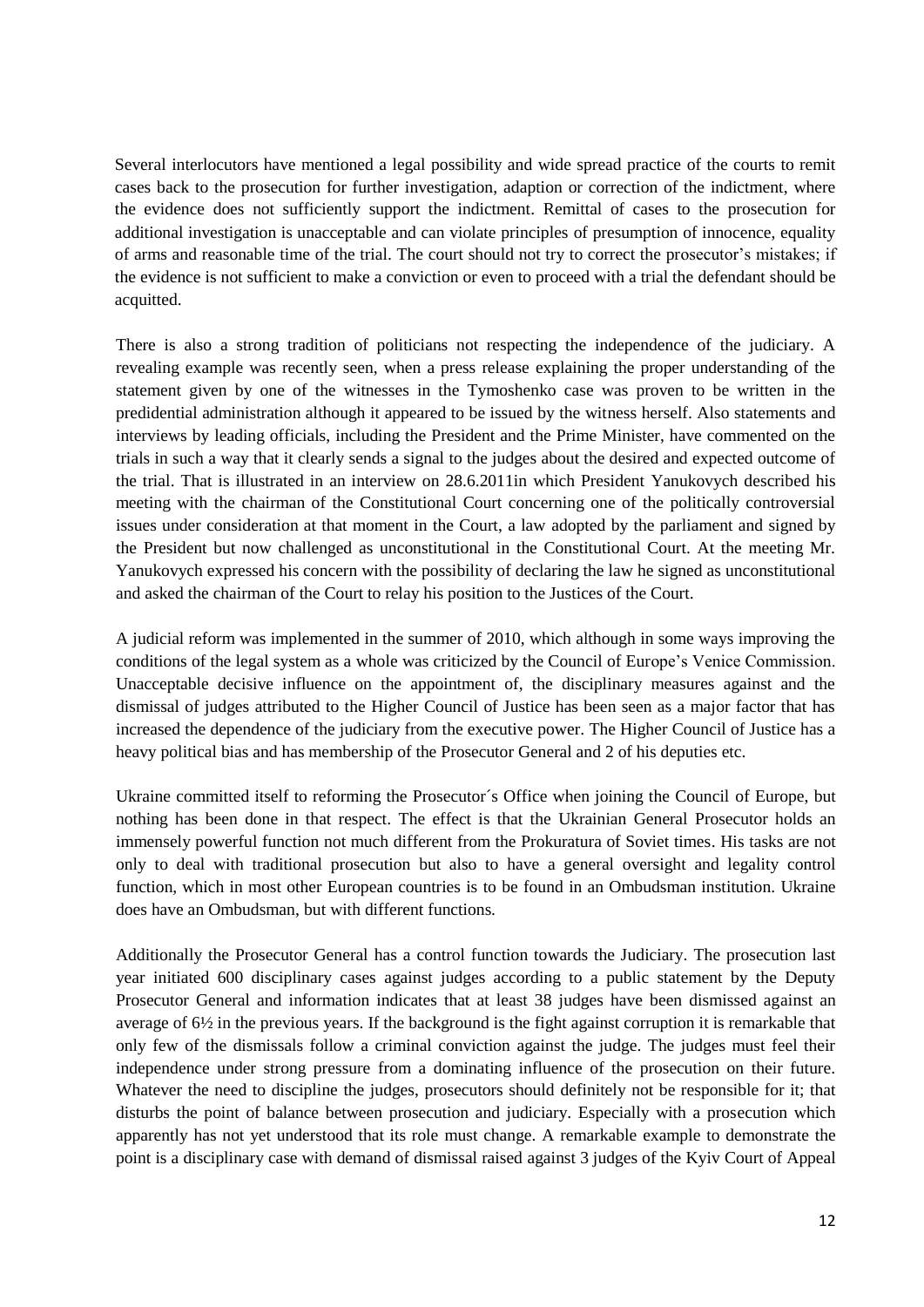for having on 24.5.2011 quashed a decision by the Pechersky District Court on continued detention and replaced it by undertaking not to abscond. On 7.6.2011 Deputy Prosecutor General M.Havrylyuk, who is also a member of the Higher Council of Justice, initiated disciplinary proceedings in the Higher Council of Justice against the 3 appeal court judges for having ignored the opinion of the prosecutor, unreasonably interfered with the course of pretrial investigation and taken one-sided position in favor of the defendant. He found the findings by the judges of appeal to be "biased and untrue". So when judges of the Court of Appeal takes Ukrainian law and the European Convention on Human Rights serious and demand that the investigator document the presence of specific information to support the risk of escape, influencing the investigation etc. a disciplinary case is opened and their dismissal demanded by the prosecution!

Problems of the judicial reform are also illustrated by the fate of the Supreme Court which had its power and number of judges cut. It was seen by many as a move to limit the power of an institution whose president was assessed to have an incorrect political attitude.

A comprehensive reform of the Criminal Justice System is required in order to secure its independence and impartiality in accordance with European standards, especially to ensure its compliance with the requirements of the European Convention on Human Rights. Composition of the Higher Council of Judges and the role of political bodies of Parliament and President in the appointment and dismissal of judges is a particular concern. A reform of the judicial system must secure the effective independence of the judiciary from the oversight and control of the prosecution and the executive.

#### **3. The selection of the judges has probably violated both Ukrainian and international law.**

Judges are in Ukraine not appointed for an unlimited time until they have served for five years. Their first appointment is made by the President of Ukraine upon proposal of the Higher Council of Justice. After that period their permanent appointment is to be approved by the Parliament where one would fear political and not necessarily professional assessments to be predominant. That gives judges little room for independence of the political executive power especially during those initial 5 years in the office.

Judge Oksana Tsarevych is the judge in the Korniychuk case and one of the three judges in the Ivashchenko and Lutsenko cases. She has only recently (19.11.2010) been appointed to her first temporary 5 years term as a judge and her permanent appointment as a judge is later to be confirmed by the Parliament. Judge Tsarevych was also sitting on the panel of judges (with presiding Judge Vovk – see below) hearing the joined case against other former senior officials from the Tymoshenko government – Didenko, Makarenko, Shepitko and others.

Judge Serhiy Vovk is the chairman of the panel of judges in the Ivashchenko case and the judge in the Lutsenko case. He was also the judge who made the decision on the initial detention of Mr. Korniychuk, as well as for the preliminary hearing on the cases of Mr. Makarenko, Mr. Didenko and Mr. Shepitko, who are all related to the former government. He was approved by Parliament as a permanent judge as recently as 13.2.2011. Last year he was twice under investigation conducted by the Higher Council of Justice, last time by the HCJ member Mr. Portnov, who is a senior official in the Presidential Administration responsible for judiciary-related powers (first appointments and dismissal of judges, creation and liquidation of courts etc.). In neither case were reasons to dismiss Judge Vovk found.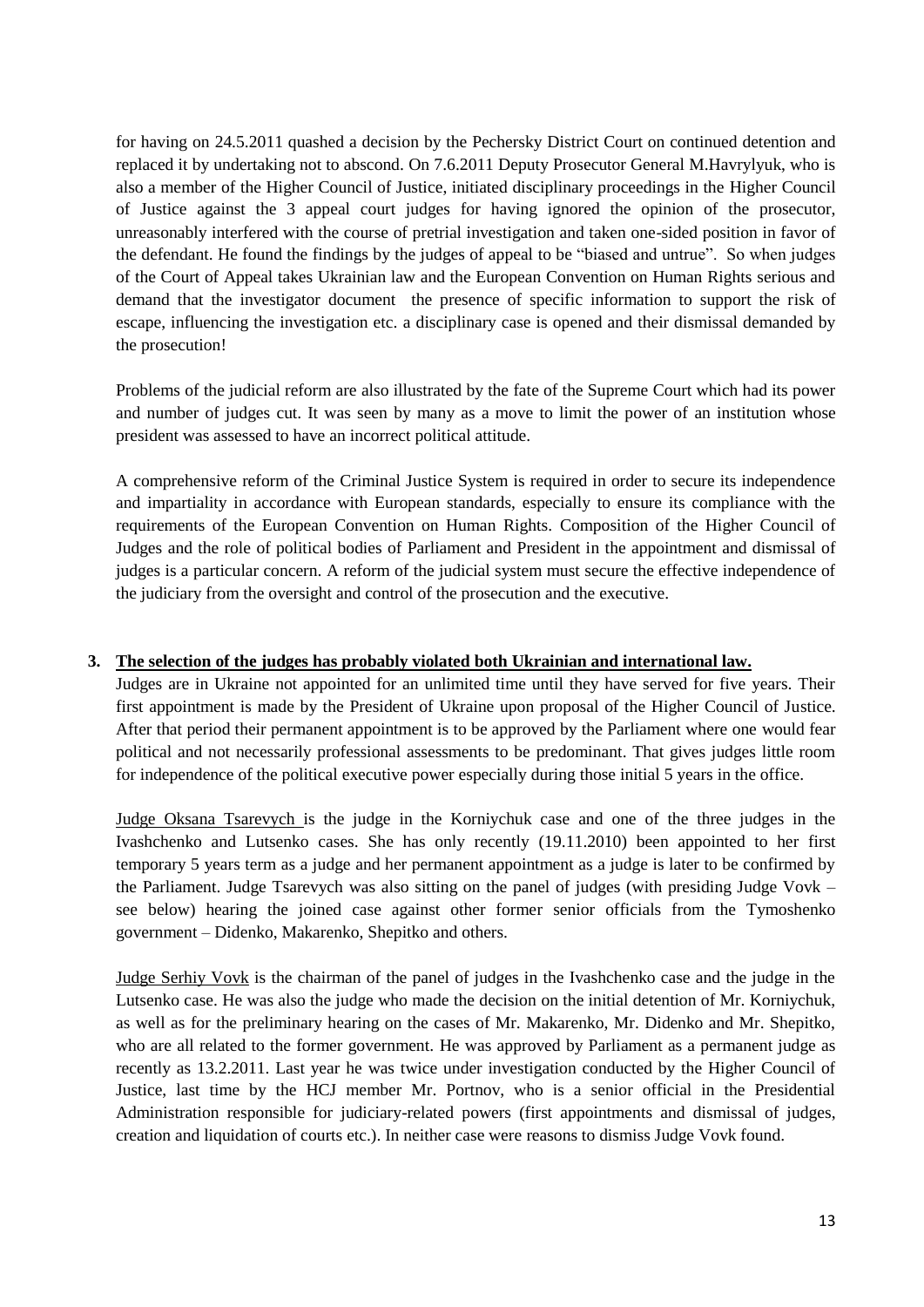Judge Rodion Kyriyev in the Tymoshenko case is two years into his initial 5-years term (appointed 13.5.2009) and not been permanently appointed. He was by presidential decree of 20.4.2011 transferred to the Pechersky District Court from Beresan.

Judge Medushevska in the Lutsenko case is also in her initial 5 years term, having been appointed 14.02.2011.

Judge Karaban in the Ivashchenko case is a permanent judge, having been elected by the Parliament on 21.05.2009

According to article 16-2 in the Criminal Procedure Code of Ukraine a court shall have an automated case management system which shall provide for an objective and unbiased assignment of cases among the judges. The purpose is to have the judge in a criminal trial selected by random procedure in order to avoid "forum shopping" among the judges, selecting special judges who are not unbiased or independent. According to the reply by the Pechersky District Court to the Parliament no records of the automated case assignments are kept in the court. It is unclear how one can then ensure and control the integrity of the automated case assignments.

The Pechersky District Court, which is the forum for most of the cases against the politicians from former governments, has 35 judges. Although some may be disqualified due to earlier decisions in the cases during the investigation and although some may not be security cleared for classified information the concentration of the cases against opposition politicians on so few judges strongly indicates that the computerized random procedure has not been followed and raises the question on the reason for that. One can wonder that the judges selected for such spectacular and political loaded cases are so young, inexperienced, exposed and vulnerable to political pressure.

Article 54 of the Criminal Procedure Code prescribes that a judge may not participate in the trial of a criminal case if the procedure for assigning him has not been followed. It is a violation of Ukrainian national law if the judges have not been selected by the computerized random procedure and the consequence the disqualification of the judge.

The European Court on Human Rights does not demand such a computerized random procedure, but underlines the requirement that judges must be independent and impartial. It has strong reservations against, but does not totally exclude the possibility of this being the case even if the appointment of the judge is not permanent. The Court has not considered it to be a violation of the Convention in cases where the judge for a case is selected by for instance the President of the Court, if only he has respected the demand for objective independence and impartiality. In the case *Salov vs. Ukraine* (6.9.2005) the Court however pointed at the importance to independence of inter alia the manner of appointment of the judges and their term in office, the existence of safeguards against outside pressures and the question whether it presents an appearance of independence. That was not found to be the case and Ukraine was subsequently in that case found to have violated the Convention.

# **4. The arrest and detention of Mr. Ivashchenko, Mr. Lutsenko and Mr. Korniychuk was a violation of their rights as the need to restrict their rights to liberty and security was not justified by the court.**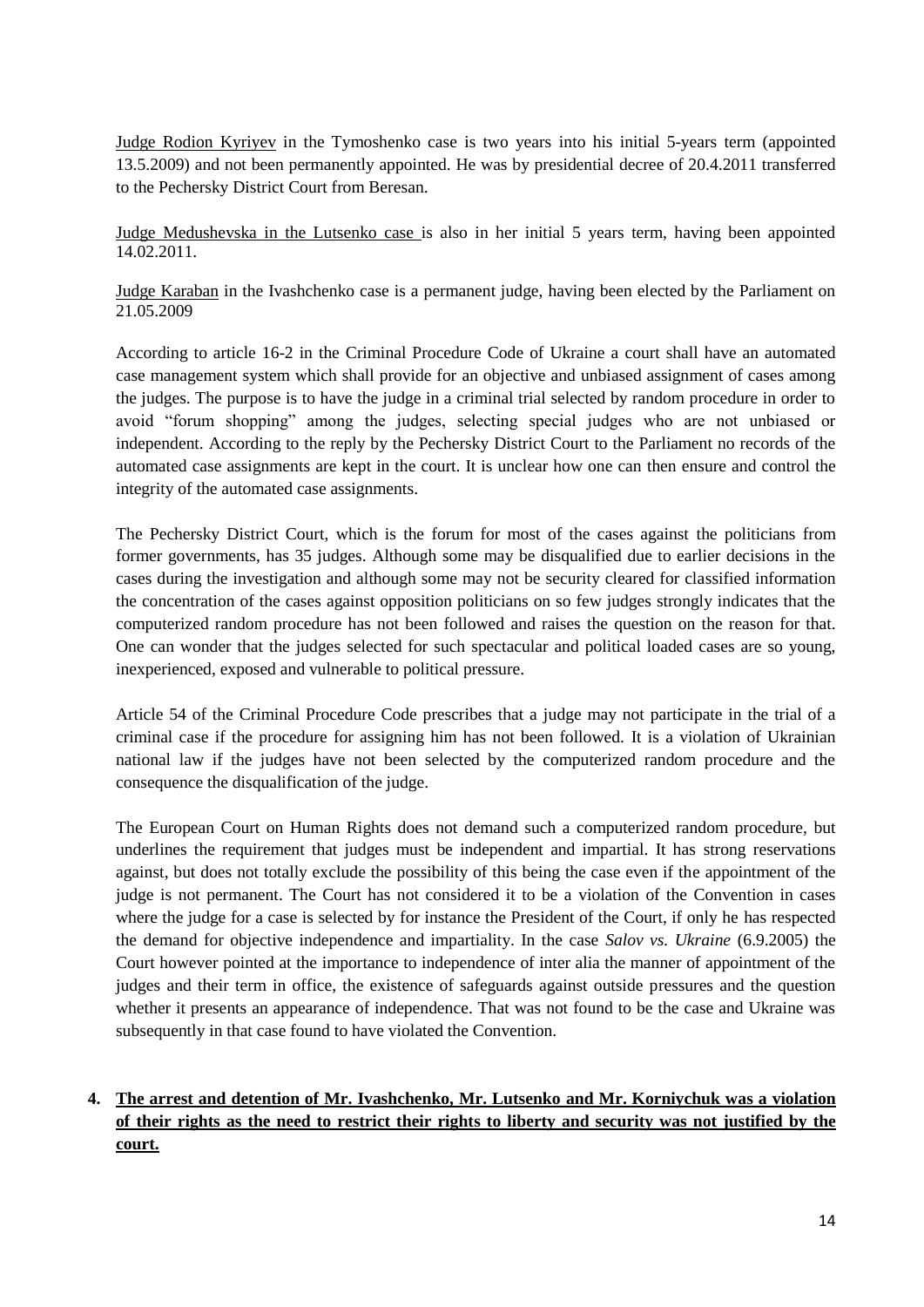# **The extension of the detention of Mr. Lutsenko and Mr. Ivashchenko violated their rights as it was not justified by the court and did not set a time limit.**

#### **In general the widespread use of detention in Ukraine is a concern.**

#### On arrest and detention

In the Ivashchenko case the ruling of the court of 24.8.2010 detaining Mr. Ivashchenko is nothing but a standard repetition of the words of the law with no individual assessment of and justification for the presence of individual circumstances required by the  $law<sup>7</sup>$ . That is also the case in the Korniychuk case and the Lutsenko case<sup>8</sup>, in which the court stated that the applicant had sought to evade the investigative actions and decisions of the investigator, that he was accused of a crime punishable by imprisonment from 3 to 7 years, that he had not admitted his guilt and had refused to testify, and that he was capable of influencing the investigation and putting pressure on the witnesses, either personally or through others. Reference in the Lutsenko case to non-admission of guilt and refusal to testify violates his fundamental right not to self-incriminate. Similarly non-cooperation with the investigation is not a valid ground for detention.

In neither of these cases have the courts "...examined all the facts arguing for or against the existence of a genuine requirement of public interest justifying, with due regard to the principle of the presumption of innocence, a departure from the rule of respect for individual liberty and set them out in their decisions on the applications for release<sup>9</sup>". It is not sufficient to have "...cited the relevant law, without showing the reasons why they considered to be well-founded the allegations that the applicant could obstruct the proceedings, abscond or re-offend<sup>10</sup>. The decisions on detention failed to provide individual justification for the legality of the use of detention with regard to the specific facts of the case, as required by the European Court on Human Rights.

#### On extension of detention

The detention of Mr. Ivashchenko has been extended several times since August 2010 and of Mr. Lutsenko since December 2010, also after the start of the trials. Motions for release have been refused generally with short statements that the judge has found the motions for release "unfounded".

A person charged with an offence must however always be released pending trial unless the State can show that there are "relevant and sufficient" reasons to justify the continued detention<sup>11</sup>. The presumption is therefore in favor of release unless the State can convince that the accused will fail to appear, will take action to prejudice the administration of justice, commit further offences or cause public disorder. It is not up to the defendant to prove that he will not, the burden of proof is on the State. The Court must examine all the facts arguing for or against the existence of a genuine requirement of public interest justifying, with due regard to the principle of presumption of innocence, a departure from the rule of respect for individual liberty and must set them out in their decisions. Arguments for and

 7 "…taking into account severity, the nature and circumstances of the crime, in committing of which Ivashchenko is suspected, his marital and financial status, state of his health and other circumstances that characterize him, and also the investigator gave sufficient evidence that the suspect Ivashchenko, being at liberty can evade the investigation and trial, will prevent establishment of the truth in the case, came to the conclusion that there are sufficient grounds for the applying...remand in custody as a preventive measure".<br><sup>8</sup> "the age meterials have data that indicate a possibility by Varii I utends personally

<sup>&</sup>quot;the case materials have data that indicate a possibility by Yurij Lutsenko personally and through others in the future to hamper the exercise of procedural decision in the case and the effect on witnesses".

Letellier vs. France (26.6.1991)

 $10$  Boicenco vs. Moldova (11.7.2006)

<sup>&</sup>lt;sup>11</sup> Wemhof vs. Germany (27.6.1968) and Yagci and Sargin vs. Turkey (8.6.1995)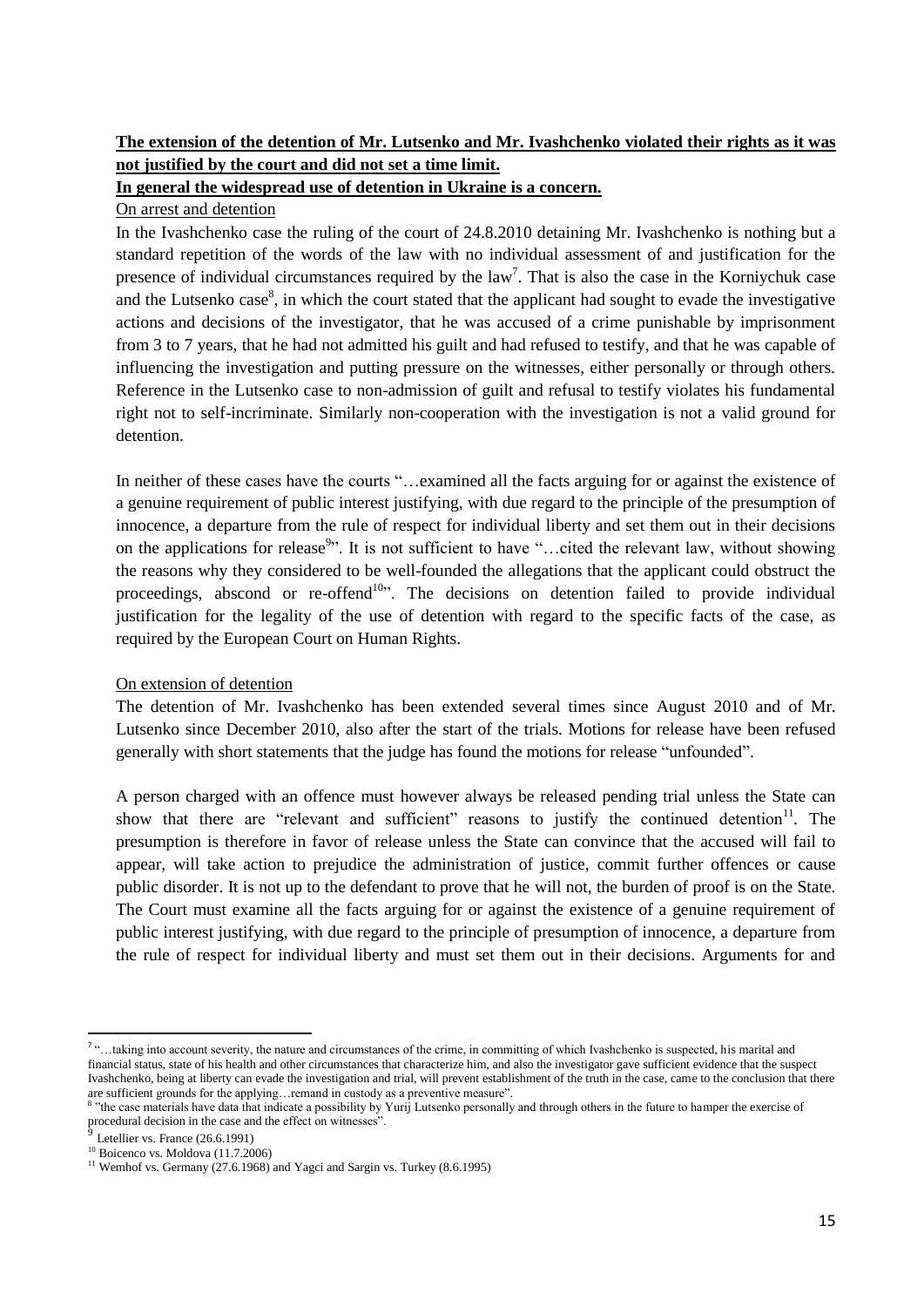against release must not be "general and abstract", but contain references to the specific facts and the applicant's personal circumstances justifying his detention $12$ .

Even if there is a risk it does not necessarily mean that the defendant must continue to be detained. It is an obligation for the court to explain in their decisions why alternatives would not ensure that the trial would follow its proper course. The domestic court ought to have considered whether other less intrusive preventive measures could have been applied, and whether they were capable of reducing or removing completely the risk <sup>13</sup>.

The Ukrainian Criminal Procedure Code fails to regulate properly the continuation of detention when the court trial starts. In the Kharchenko case<sup>14</sup> the European Court on Human Rights found that the absence of any precise provisions laying down whether, and under what conditions, detention ordered for a limited period at the investigation stage can properly be extended at the stage of the court proceedings, does not satisfy the test of "foresee-ability" of a law for the purposes of Article 5.1 of the Convention. It also found that the Ukrainian practice which had developed in response to the statutory lacuna (whereby a person may be detained for an unlimited and unpredictable time without the detention being based on a specific legal provision or on any judicial decision) is in itself contrary to the principle of legal certainty, a principle which is implied in the Convention and which constitutes one of the basic elements of the rule of law. The Court has also found that the absence of any grounds given by the judicial authorities in their decisions authorising detention for a prolonged period of time is incompatible with the principle of protection from arbitrariness in Article  $5.1<sup>15</sup>$ 

The decisions to extend the detention in the cases of Mr. Ivashchenko and Mr. Lutsenko failed to satisfy requirements of the European Convention of Human Rights as did the extended detention without set limits during the trial stage.

#### The widespread use of detention

According to the Ukrainian Criminal Procedure Code any preventive measures, including detention are applied when there are grounds to believe that a person will try to abscond or avoid carrying out procedural decisions, impede the course of justice or continue their criminal activities, as well as to ensure the enforcement of procedural decisions $^{16}$ .

The law itself is not that different from the legislation of other countries. What is different is however the widespread and indiscriminate use of detention, as also seen by the detention of Mr. Ivashchenko, Mrs. Tymoshenko, Mr. Lutsenko and Mr. Korniychuk, neither of whom would probably have been detained in countries with another legal tradition. Contributing to the problem is the tradition of not justifying the decisions described above, but also the evident compliance of the courts to the demands of the prosecution, reflecting the lack of independence of the judiciary.

It is the court's responsibility to carefully review the reasons for detention adduced by the prosecution and make a grounded decision. The court must also consider the possibility of replacing detention with

<sup>1</sup> <sup>12</sup> Khodorkovskij vs. Russia (31.5.2011)

<sup>&</sup>lt;sup>13</sup> Khodorkovskij vs. Russia (31.5.2011).

 $14$  Kharchenko v. Ukraine (10.2.2011)

<sup>&</sup>lt;sup>15</sup> Solovey and Zozulya v. Ukraine.

<sup>16</sup> Article 148 §1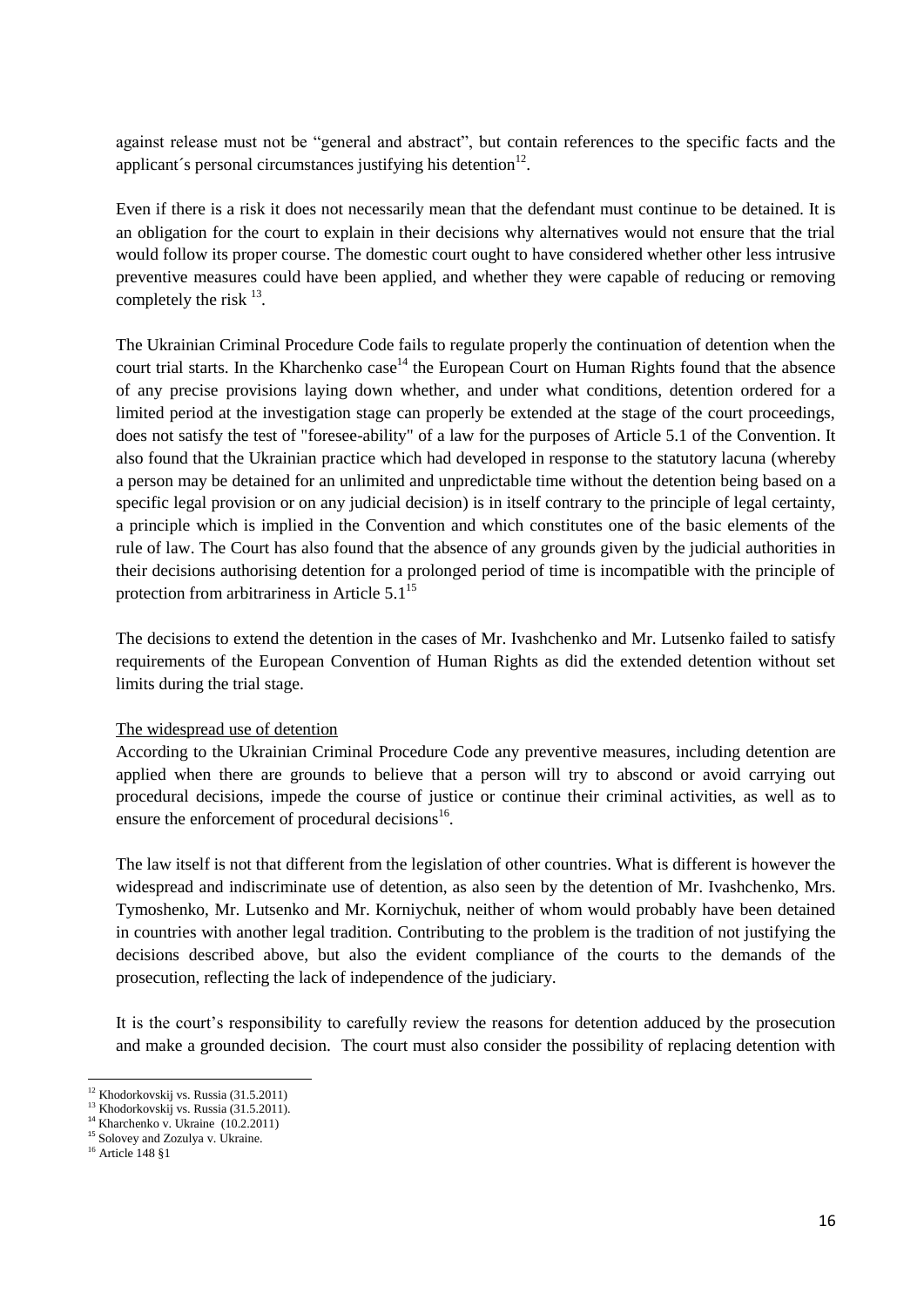an alternative. It is however a widespread practice in Ukraine only to give general reasons for detention of the person by just repeating the provisions of the Criminal Procedure Code without assessing whether the actual facts corroborates the grounds for detention. Some Criminal Procedure Code provisions are even favouring continued detention to alternatives. For example, Article 165-3 on the procedure for extending terms of detention starts as following: "In the absence of grounds for changing the precautionary measure...", meaning that the investigator should not prove the existence of grounds for continued detention, but just needs to show that there are no grounds for a change.

A pending amendment to Art. 155 of the Criminal Procedure Code will allow detention only in cases with a minimum penalty of 5 years against now 3 years. That amendment will in itself not change the tradition of too widespread and indiscriminate use of detention.

#### **5. The arrest of Mrs. Tymoshenko on 24.5.2011 was unjustified by the court.**

#### **The arrest and detention on 5.8.2011 was disproportionate and unjustified by the court**

Mrs. Tymoshenko was arrested on the 24.5.2011 but was released later that day. The court in its ruling of 23.5.2011 quoted the prosecution, but the court did not carefully review and assess how that information satisfied the conditions of the law as described above<sup>17</sup>. On 27.7.2011 the prosecution again motioned for detention, but was rejected by the judge.

On the 5.8.2011 Mrs. Tymoshenko was detained by Judge Kyreyev, based on her behavior during the trial<sup>18</sup>. The court concluded that if she stayed at large she could evade the court and execution of procedural decisions, would obstruct establishment of the truth in the case, why the court deemed it necessary to change the precautionary measure from undertaking not to abscond to detention.

The relevant national legislation is Articles  $274^{19}$  and  $148^{20}$  of the Criminal Procedure Code. It allows for detention (custody) during the trial if the defendant tries to avoid trial or to obstruct establishing the truth and to ensure the execution of the procedural decisions of the court. Judge Kyreyev has apparently based his decision on that being the purpose of and the result of Mrs. Tymoshenko´s behavior in court.

 $\overline{a}$ <sup>17 "</sup>Prosecutor stated that Mrs. Tymoshenko deliberately avoided investigative actions. Chosen undertaking not to leave the area for Mrs.

Tymoshenko does not ensure her proper behaviour and execution of procedural decisions of the investigator. Mrs. Tymoshenko systematically ignores lawful demands of the investigator, obstructs establishment of the truth in the case, avoids pre-trial investigation and thus impedes realisation of the tasks of criminal justice as stated in Article 2 of the CPC. Taking into account that Mrs. Tymoshenko is at liberty I consider that the motion should be upheld partly and the PGO should be allowed to apprehend Mrs. Tymoshenko and bring her to court under guard with a view to decide on choosing taking into custody as a restrictive measure. The court resolves:

the motion to be satisfied in part

to agree to the apprehension and bringing to court of Mrs. Tymoshenko…for deciding on the matter of possible choosing of a restrictive measure in the form of taking into custody.

instruct the PGO to enforce the decision

The decision is not subject to appeal."

<sup>&</sup>lt;sup>18</sup> "So the accused systematically takes actions in the court by which she in fact obstructs establishing the truth in the case, treats disrespectfully the court and trial participants, violates the order of the court consideration of the case, refused to mention her place of residence, refuses to give a written confirmation that she was notified of the date, time and place of the next court hearing, failed to appear in the court at hour set by the court and refused to give reasons for that...

<sup>&</sup>lt;sup>19</sup> Article 274. Imposing, revoking, or altering a measure of restraint in court: During trial, the court, with grounds present, may, by its ruling, alter, revoke or impose a measure of restraint in respect of the defendant. The court decides on the measure of restraint in the form of custody in accordance with appropriate Articles of chapter 13 of the present Code.

<sup>&</sup>lt;sup>20</sup> Article 148. Objective of, and grounds for, imposing a measure of restraint: Measures of restraint are imposed on the suspect, accused, defendant, convict with a view to preventing his/her attempts to avoid inquiry, pre-trial investigation, or trial, obstruct establishing the truth in a criminal case, or continue criminal activity, as well as to ensuring execution of procedural decisions.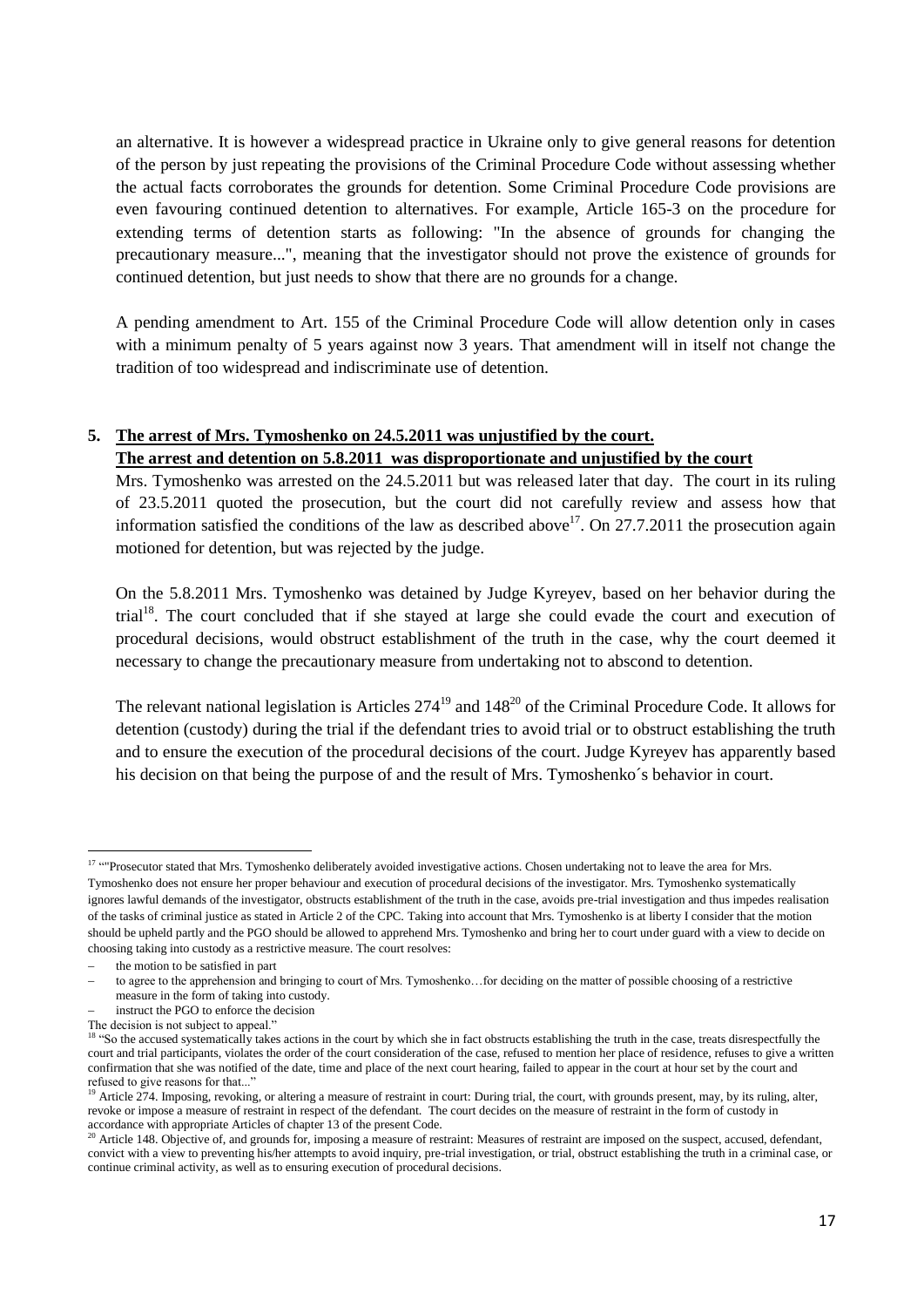The decision however fails to mention which actions of Mrs. Tymoshenko "in fact obstructs the establishing of the truth". Neither does it identify which orders she has violated ("violates the order of the court consideration of the case"). This omission is important because the European Court on Human Rights requires that the "non-compliance with the lawful order of a court or in order to secure the fulfilment of any obligation prescribed by law" (as is the wording of Article 5 of the Convention) must be of a nature which the defendant has the obligation to follow, not just any order by the judge. Several arguments between the judge and Mrs. Tymoshenko have for instance been on issues whether she was obliged to rise in court and to address him "Your Honour".

That she "treats disrespectfully the court and trial participants" is not among the legal reasons for detention according to Article 5 of the European Convention on Human Rights.

The fact that she "refused to mention her place of residence" or "refuses to give a written confirmation that she was notified of the date, time and place of the next court hearing" should not in itself lead to deprivation of liberty, as long as she turns up in court, which she actually has done day after day with the only exception of one day, where she was 7 minutes late (which is what is refered to as "failed to appear in the court at hour set by the court and refused to give reasons for that"). In itself an accomplishment taking into consideration that the court decides the sessions on a day to day basis and has not established a scedule for the future sessions, which is standard practice in other countries and would allow for the parties to plan their life and their defence.

The decision on detention therefore seems disproportionate. Neither does it seem appropriate to prevent Mrs. Tymoshenko from continuing her in the eyes of the judge disturbing and offensive behavior, which must be an absolute demand if you go to the extreme of detaining a defendant who should be presumed innocent. If that is not the case you leave the impression that the purpose of the detention is different from what is stated in the decision. To try to force a defendant into cooperation through detention is obviously abuse and a violation of her rights.

The decision to detain Mrs. Tymoshenko during the trial is as is normal in Ukraine and in accordance with Ukrainian law without a time limit (see above) and cannot be appealed, as is confirmed by the Court of Appeal ruling of 12.8.2011. The lack of time limit is an evident violation of the European Convention on Human Rights and was one of the main points being critizised and found to be a violation by the European Court on Human Rights in the Kharchenko case<sup>21</sup>.

# **6. The arrest of Mr. Ivashchenko was a violation of his right to freedom and security as he was summoned as a witness although the decision to open an investigation had already been taken.**

Mr. Ivashchenko was summoned to the investigators office on the 21.8.2010 as a witness although at that time a decision to open an investigation against him must already have been taken. Only after his arrival to the investigators office was he informed about the investigation and was arrested and later detained.

**.** 

 $21$  Kharchenko v. Ukraine (10.2.2011)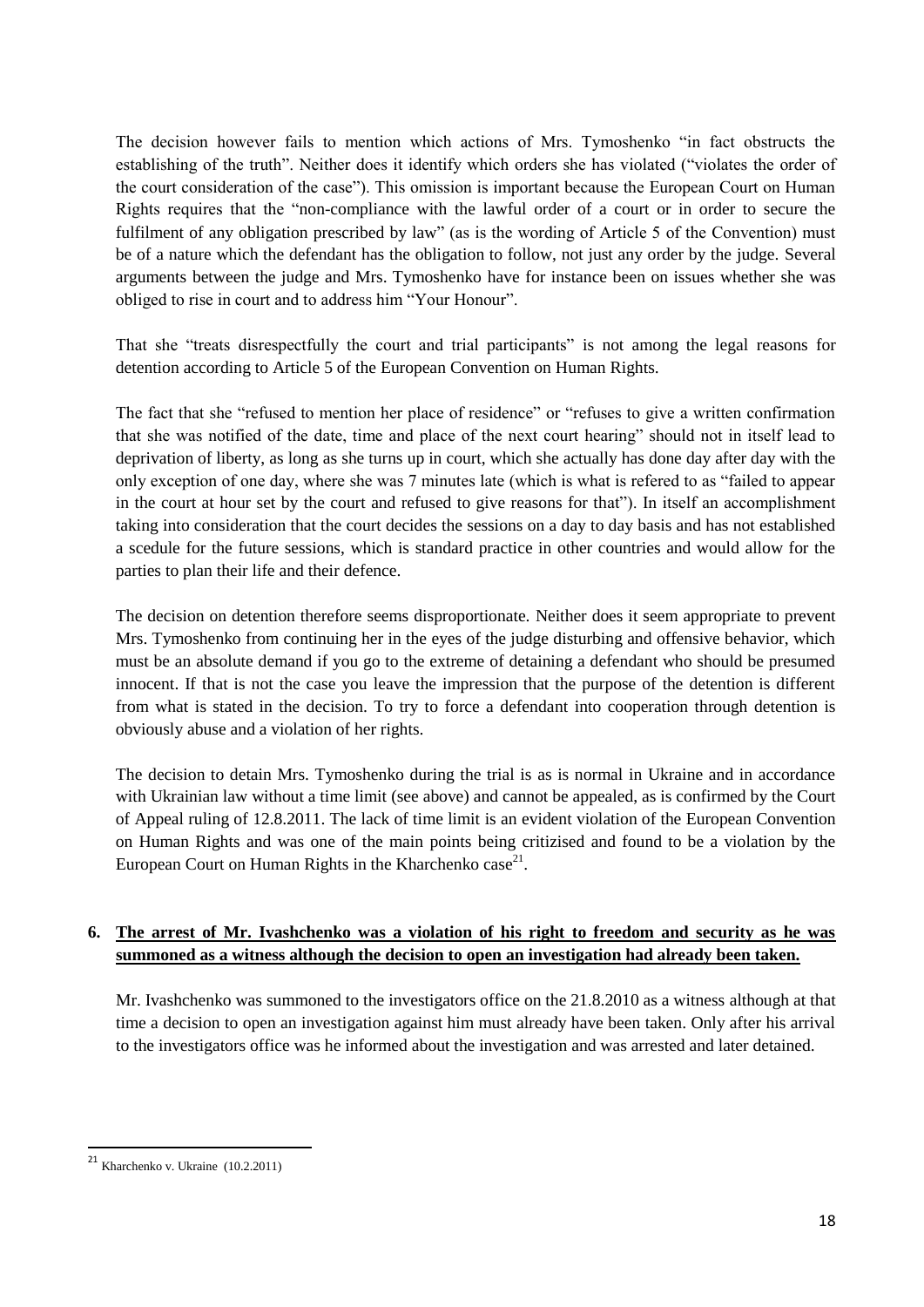Similar situations have in the Khodorkovskij case<sup>22</sup>, the Ramishvili and Kokhreidze<sup>23</sup> case and the Bozano case<sup>24</sup> been found to be violations of Article 5.1.b of the European Convention on Human Rights. An arrest is unlawful if its outer purpose differs from the real one, i.e. if someone is apprehended as a witness but the real intend is to charge him as a defendant.

# **7. The use of travel restrictions against Mrs. Tymoshenko and Mr. Lutsenko violated their rights to freedom of movement.**

#### **It was probaly also a violation that the decision was taken by an investigator, who is not a judicial authority and whose decision can not be challenged in court. In general the widespread and indiscriminate use of travel restrictions is a serious concern.**

The defendants Lutsenko and Tymoshenko both accepted travel restrictions when the investigations against them were opened, Mr. Lutsenko on 5.11.2010 and Mrs. Tymoshenko on 15.12.2010. When travel restrictions were applied they were not allowed to leave their residence (effectively meaning city of Kyiv) without the permission of the investigator. Mrs. Tymoshenko asked in numerous situations for permission to travel abroad and within Ukraine, but that has with few exceptions been refused even in weekends and on holidays. The fact that the restrictions formally were accepted and signed by the defendants obviously cannot hide the fact that it was in reality a coercive measure imposed by the authorities, because the alternative was the defendants being detained.

None of the reasons mentioned in Article  $2.3^{25}$  of the  $4<sup>th</sup>$  Protocol to the European Convention on Human Rights seem to have been substantiated in the cases of Mr. Lutsenko and Mrs. Tymoshenko at the time the travel restrictions were introduced, as indeed does not even appear to have been invoked by the investigator. The restrictions have therefore not been proven to be necessary as is required. Restrictions in movement of a defendant may not be imposed by the authorities merely because it is convenient for the investigator to have the accused in the vicinity, to obstruct the defendant´s other undesirable activities or to put pressure on the defendant.

The decision to apply undertaking not to abscond in the cases of Mr. Lutsenko and Mrs. Tymoshenko was taken by an investigator as is generally the case in Ukraine and there is in the Criminal Procedure Code no possibility to challenge the decision in court. Undertaking not to abscond is however according to Article 149 of the Criminal Procedure Code an "alternative restrictive measure" and Rule 13 of the Council of Europe Recommendation on the use of remand in custody reads: *"The responsibility for remanding someone in custody, authorizing its continuation and imposing alternative measures shall be discharged by a judicial authority".* A Ukrainian investigator is not a "judicial authority".

**<sup>.</sup>**  $22$  In Khodorkovskiy vs. Russia 31.5.2011 the Court rules that as

…only hours after the start of his questioning as a witness on 25 October 2005, Mr. Khodorkovskij had become an accused when 35-page-long charges of criminal offences had been brought against him and a 9-page-long request for his detention had been filed with the court. The speed with which the investigating authorities had acted suggested that they had been prepared for such a development and had wanted Mr. Khodorkovskiy as a defendant and not as a simple witness. Therefore, his apprehension had been unlawful as it had been made with a purpose different from the one expressed.

<sup>23</sup> Ramishvili and Kokhreidze vs. Georgia (27.1.2009)

<sup>&</sup>lt;sup>24</sup> Bozano vs. France (18.12.1986)

 $25$  3. No restrictions shall be placed on the exercise of these rights other than such as are in accordance with law and are necessary in a democratic society in the interests of national security or public safety, for the maintenance of ordre public, for the prevention of crime, for the protection of health or morals, or for the protection of the rights and freedoms of others.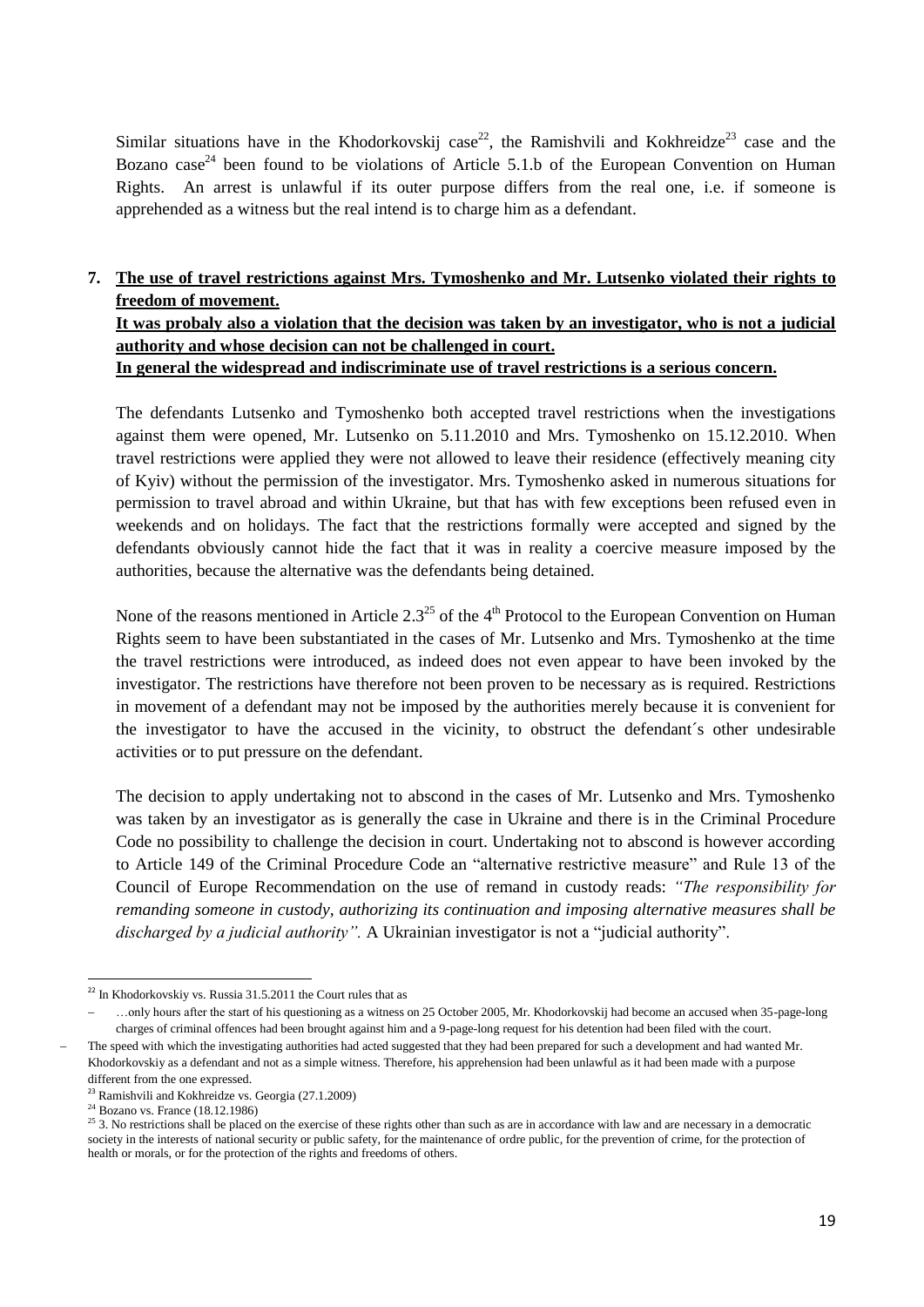Travel restrictions are generally applied whenever an investigation is opened. Ukrainian law with its indiscriminate use of travel restrictions is violating the purpose of the  $4<sup>th</sup>$  Protocol to the European Convention on Human Rights of protecting the freedom of movement unless the conditions mentioned are met.

#### **8. Handcuffing and caging in the court room is inhuman and degrading treatment**

Mr. Lutsenko, Mr. Ivashchenko and Mr. Korniychuk were all seen to be handcuffed when they arrived in court during their detention and were installed in a caged dock in the court room, where they remained during the entire court sessions. All communication with the judge and with their defence counsels was through the bars. This apparently is the general practice in Ukraine for defendants in detention, although exceptions have been seen $^{26}$ .

Mr. Lutsenko was both during examinations in the General Prosecutor's Office and during the period of preliminary investigation guarded by 7 policemen and during examinations he was constantly handcuffed to a policeman.

In a recent judgment in the Khodorkovskiy case<sup>27</sup> the European Court on Human Rights found it to be a violation of Article 3 of the European Convention on Human Rights as Mr. Khodorkovskiy had been humiliated by the security arrangements in the court room during the hearings. He had been accused of non-violent crimes, had no criminal record, and there had been no evidence that he was predisposed to violence. Despite that, he had been kept in the cage throughout the trial, exposed to the public at large, which had humiliated him, at least in his own eyes, and aroused in him feelings of inferiority.

The same was the outcome in the Ramishvili and Kokhreidze case<sup>28</sup>, where the European Court on Human Rights found it to be undermining the principle of presumption of innocence and a humiliation of the defendant that he as a public figure, not earlier convicted and behaving orderly during the criminal proceedings were placed in a caged dock during the public hearings.

In the Gorodnitchev case<sup>29</sup> it was stated to be a violation that a detained defendant was presented in court in handcuffs although there was no reason to presume that he presented a risk to others or the trial.

None of the defendants in the monitored cases are charged with violent crimes, they have no relevant criminal records and there is no information about them being prone to violence in the court room. The court sessions have been broadcasted on TV and there have been media and audience present. The similarity between the cases leave little doubt that also the handcuffing and caging of the defendants Lutsenko, Ivashchenko and Korniychuk is a violation of Article 3 of the European Convention on Human Rights on inhuman and degrading treatment as it would be in other cases in Ukraine with a similar background.

1

 $^{26}$  Mrs. Tymoshenko was hand cuffed when taken away after her arrest on 5.8.2011 but has not been caged during the court sessions since. The former external surveillance chief in the Interior Ministry, Oleksiy Pukach, who is in detention and charged with the murder of journalist Georgy Gongadze is neither handcuffed nor caged during the trial against him.

<sup>&</sup>lt;sup>27</sup> Khodorkovskyj vs. Russia  $(31.5.2011)$ 

<sup>28</sup> Ramishvili and Kokhreidze vs. Georgia (27.1.2009)

 $29$  Gorodnitchev vs. Russia (24.5.2007)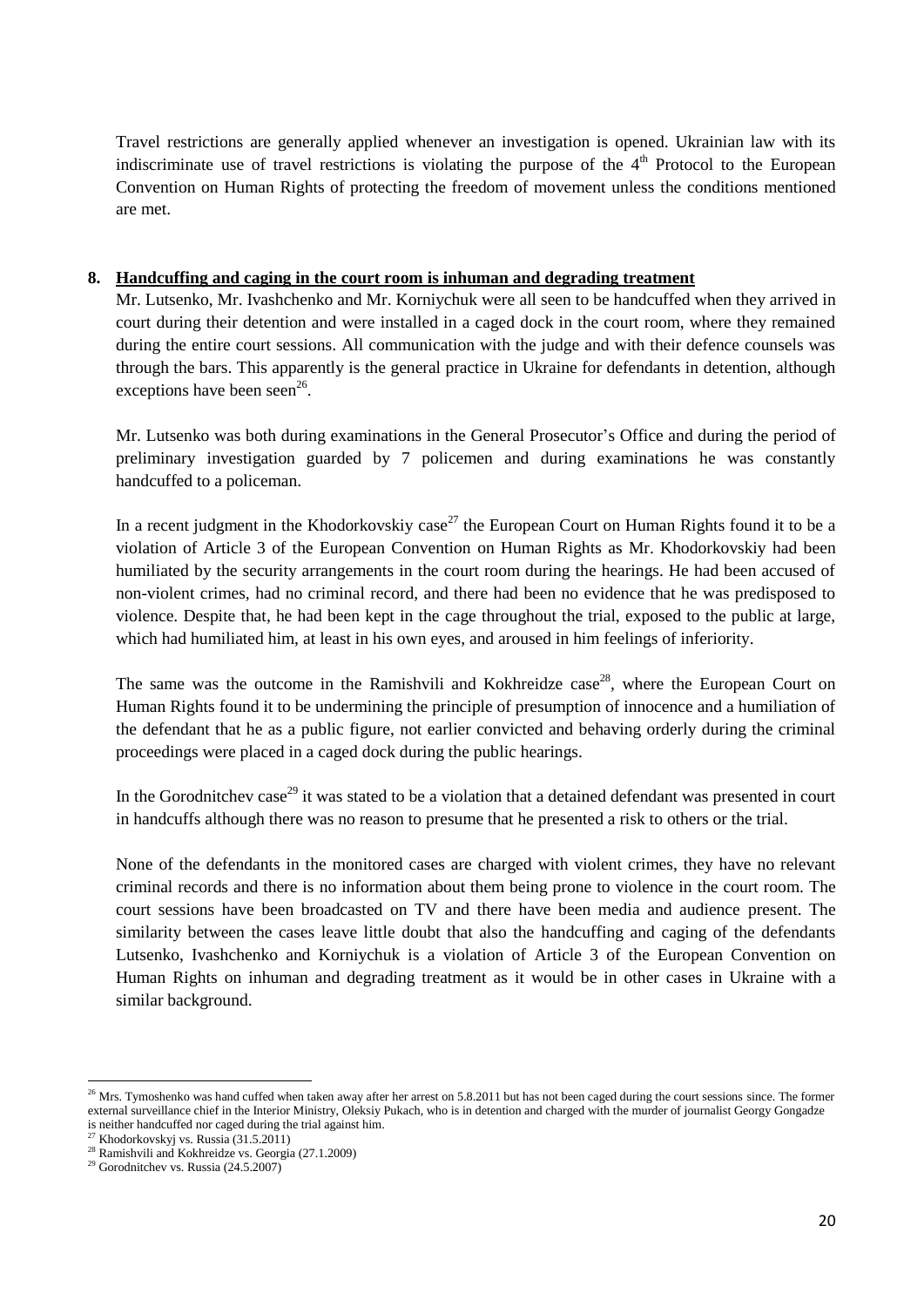# **9. Mrs. Tymoshenko´s right to defence has been violated by the very short periods her defence counsels have had to prepare the defence**

Mrs. Tymoshenko has already at the present stage of the trial been represented by a number of defence counsels, one of whom (Mr. Vlasenko) has been dismissed by the court and some of the later defence counsels have either themselves withdrawn or have been dismissed by Mrs. Tymoshenko. That has raised a common problem of the necessary time for the new defence counsels to prepare the defence through review of the case files. The urgency of the judge to press for a rapid trial has been remarkable and has led him to only allow the newly appointed defence counsels few days to acquaintance themselves with the case files of several thousand pages. There have been almost daily sessions in court, normally only announced by the judge at the end of the day before, making it impossible for the defence to meet with their client and prepare the defence, not to say for a new lawyer to get the time to review the case files. The defence has constantly complained about the conditions and in vain requested postponement of the case allowing them to prepare the defence.

The European Court on Human Rights has in its case law underlined the ultimate demand for a defendant to have a proper and well prepared defence present in the court room. A recent example is the Huseyn case<sup>30</sup>, where it was found to violate the right to defence that the lawyers were given in one situation less than 100 hours and in another less than one working day to study the case file of thousands of documents. The Court states that "…an accused is entitled to legal assistance which is practical and effective and not theoretical or illusory… where it is clear that the lawyer representing the accused … has not had the time and facilities to organise a proper defence, the court should take measure of a positive nature to ensure that the lawyer is given an opportunity to fulfil his obligations in the best possible conditions… Should the …Court have concluded that there had indeed been obstacles preventing the lawyers from doing their work properly, it should have attempted to remedy the situation by removing those obstacles. For example it could have adjourned the hearings for a certain period in order or allow the lawyers to familiarise themselves with the case file to a sufficient extent".

The fact that Mrs. Tymoshenko has contributed to the situation by changing lawyers or sending them abroad can indeed frustrate a judge but does not allow for the trial to continue without the presence of a proper defence. That is an ultimate demand; If not that violates Article 6 on the right to defence.

# **10. The right to have adequate facilities for the preparation of one´s defence may have been violated by the conditions granted for Mr. Lutsenko´s defence.**

In the Lutsenko case the investigator on the 13.12.2010 finished the pretrial investigation and summoned the defendant and his defence councel to review the case files of 24 volumes, each of about 300 pages, a total of about 7000 pages. The investigator prescribed the dates and which volumes they were to read on each day and they only got access to the files they were to review on that very day. They therefore had no possibility to compare with information contained in other files. The defence counsel did not get his own copy of the files, and the defence was not allowed to photograph or photocopy the files or parts thereof. During the trial they would only have their own personal notes to support their memory. The investigator considered the decision about the conditions for the preparation of the defence to be his procedural decision, and as he after 13 days found the preparations of the defence to advance too slowly Mr. Lutsenko was arrested on the 26.12.2010 and later detained, justified by the slow reading of the files

**.** 

<sup>&</sup>lt;sup>30</sup> Huseyn and others vs. Azerbaijan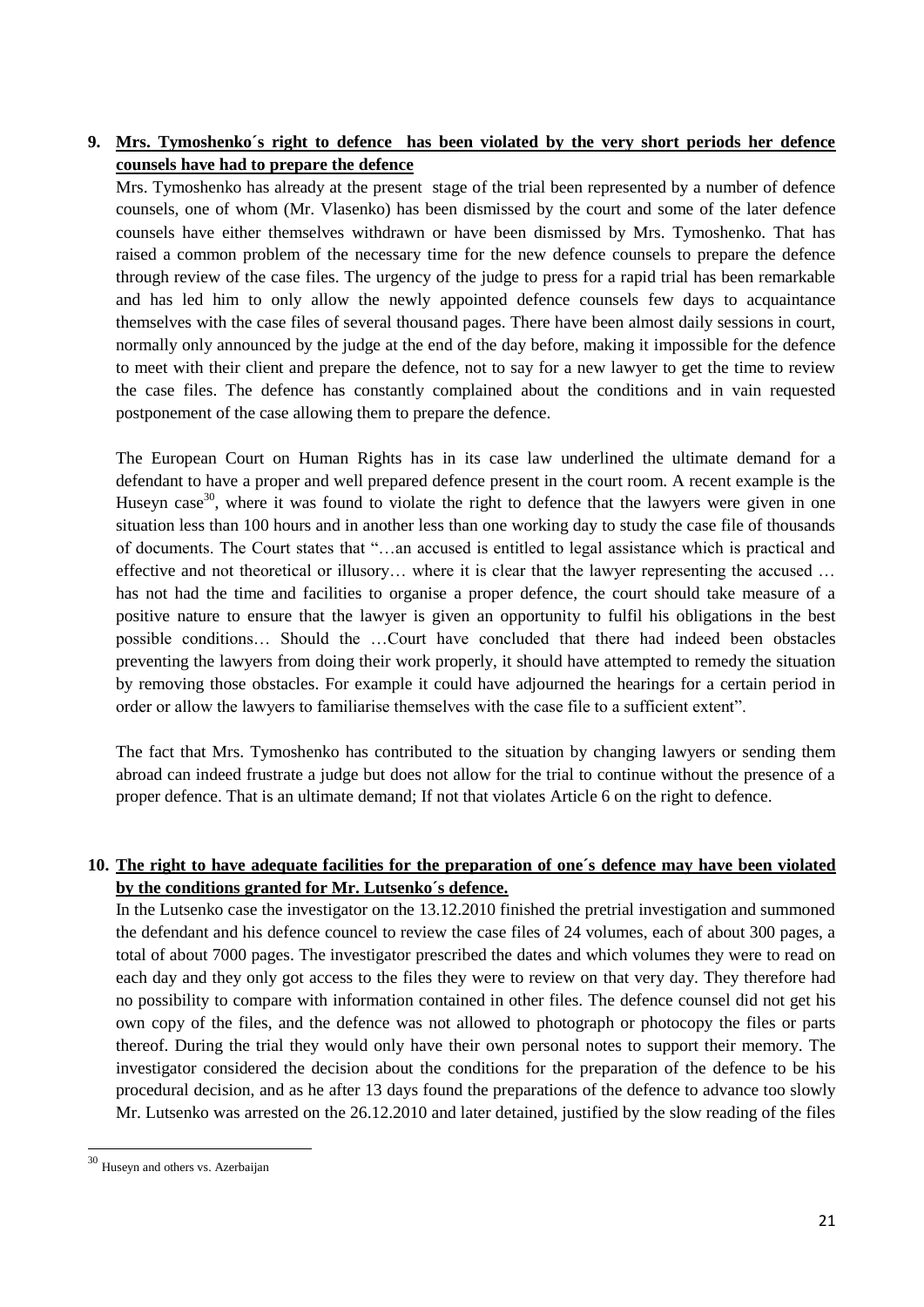and thus not adhering to the procedural decision of the investigator. The investigation was reopened on 24.12. and again finished on 21.1.2011, this time resulting in a total of 47 volumes of case file.

It is however the duty of the investigator and the prosecution to facilitate such conditions of familiarizing with the case that equality of arms and fairness of the criminal procedure in general is ensured. In this regard arbitrary limitations on the duration, dictating specific time and place or specific materials which the defendant and his counsel must respect or prohibition to make copies of the case-file could be a violation of the fair trial requirements of the European Convention on Human Rights Article 6. It is also up to the defendant to waive the right to familiarize with the case and then face consequences during the trial for not knowing details of the charges and evidence leveled by the prosecutor. However such waiver should not result in any procedural sanctions, as one should not be held liable for not exploiting ones legal rights.

In April 2011 the parliament of Ukraine passed a law which granted the courts the right to establish a time-limit for the defence to familiarize with the case-file. This law appears to target specifically the ongoing cases against former government officials. From what has been seen in the pending cases it only set time limits (which as mentioned elsewhere in this report has been extremely short) but does not alter the other mentioned problems.

#### **11. On Mrs.Tymoshenko and Mr. Lutsenko being removed from the court room**

On occasions during the trials against Mrs. Tymoshenko and Mr. Lutsenko the judges have ruled to remove them from the court room for disturbing or offensive behavior. This is also the only remedy the judge has according to Article 272 of the Criminal Procedure Code<sup>31</sup>.

The presence of the accused during a hearing is normally an integrated part of the right to a "fair hearing" in the European Convention on Human Rights Article 6. It is also implicit in the right to "participate effectively" in the hearing<sup>32</sup>, the right to an adversarial trial<sup>33</sup> and the rights in Article 6.3.c, d and  $e^{34}$ .

In the Baader Meinhof case<sup>35</sup> the European Court on Human Rights however decided on a situation where the defendant was only able to attend the hearing for a few hours each day because of hunger strike. The Commission found no violation in the fact that the case continued partly without the presence of the defendant, due to the need for the proceedings not to stop altogether and taking into account the presence of the applicants' lawyers at the hearings and their unrestricted opportunities to consult with their clients.

In another case<sup>36</sup> the defendant was excluded from the courtroom for making threats against persons present in court. At that point of the proceedings the defendant was not represented by a lawyer whose

**.** 

<sup>&</sup>lt;sup>31</sup> "If the defendant breaks order in court session or disobeys requests of the presiding judge, the latter warns the defendant that, if he/she continues in the same way, he/she will be removed from the courtroom. If the defendant repeats his/her undue behavior in court session, he/she can be removed from the courtroom temporarily or for the whole trial upon court's decision. In such a case, the judgment pronounced is immediately read out to the defendant."

Stanford v. UK

<sup>&</sup>lt;sup>33</sup> Ziliberberg v. Moldova

 $34$  Colozza v. Italy; Sejdovic v. Italy, 2006

<sup>35</sup> Ensslin, Baader and Raspe v. FRG (decision on inadmissibility of 08/07/1978)

<sup>36</sup> Ananyev v. Russia, 30/07/2009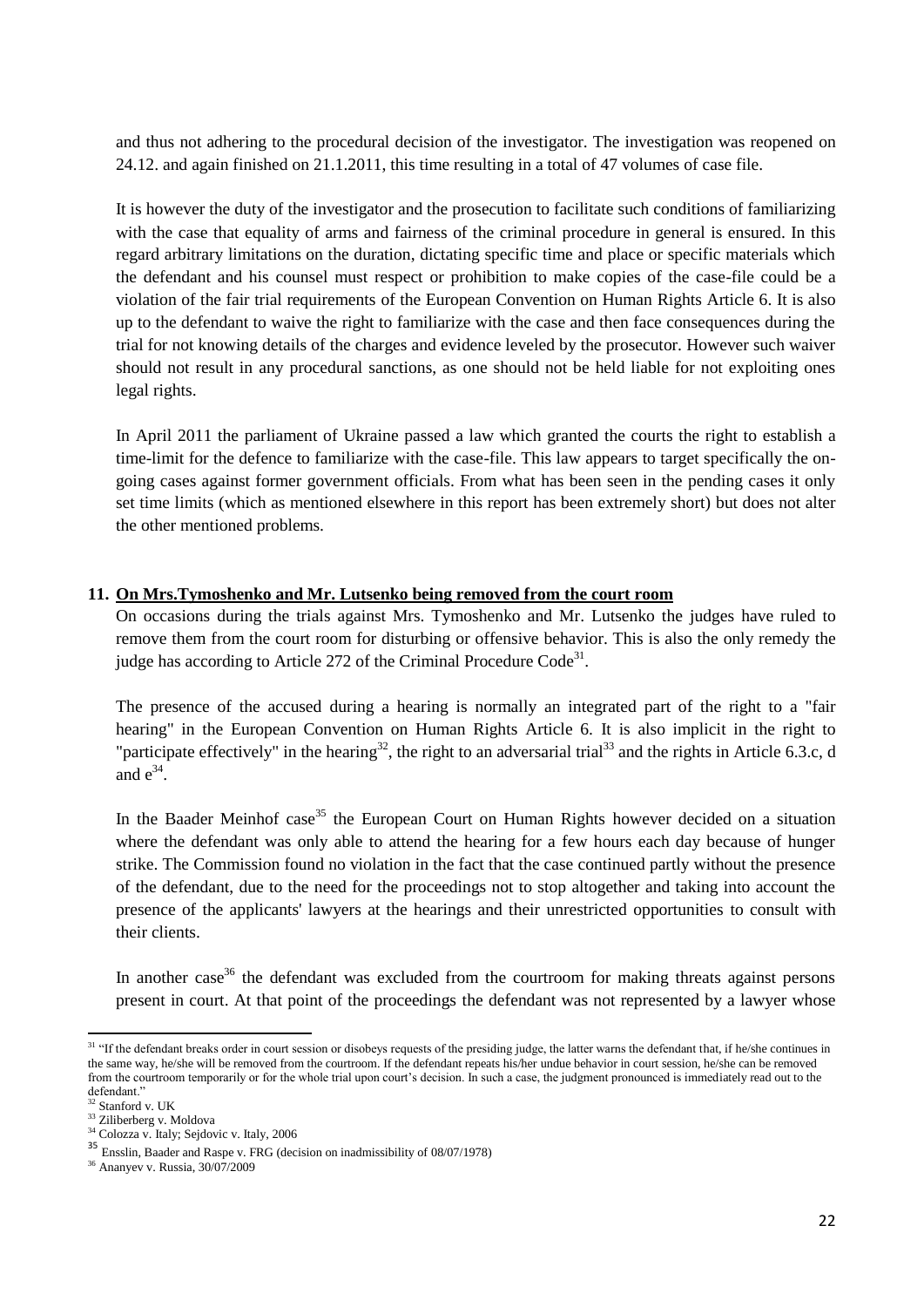services he had previously waived. As a result all the evidence, including the testimony of the witnesses, was examined in his absence. The defendant was brought back to the courtroom at the end of the trial to make his final submissions. The European Court remarked that it is essential for the proper administration of justice that dignity and order in the courtroom be the hallmarks of judicial proceedings. The flagrant disregard by the defendant of elementary standards of proper conduct neither could nor should have been tolerated. However it was a precondition that the defendant could reasonably foresee that the proceedings would continue also without a defence counsel and that the judge had informed the defendant of the consequences of his conduct.

Applied to the present cases the removal from the courtroom as such for a limited time is not a violation of the right to be present, if only Mrs. Tymoshenko and Mr. Lutsenko were properly represented by a defence counsel. If that was not the case the judge should make the consequences of no lawyer being present very clear to the defendant before removing him/her from the courtroom.

#### **12. Unclear indictments might have violated the right to a fair trial and the right to defence**

The indictment is the most central document in any criminal proceeding. It is supposed to describe both the cause (the criminal act or omission) and the nature (the violated articles of the law) and be sufficiently clear and detailed to allow the defendant to prepare his defence. If that is not the case the trial is not fair.<sup>37</sup>

The indictment in Ukraine is normally identical to the summary written by the investigator, certified by the prosecutor. The problem of the Ukrainian tradition of writing an indictment is not that it does not describe cause and nature. It certainly does but contains much, much more. It is a broad narrative of the entire result of the investigation, a mixture of statements, allegations and evidence, including resume of the statement of witnesses and prosecutor´s actions. It however does not clearly identify the criminal acts as separate from other non-criminal acts and it does not clearly connect cause to nature. The indictment in the Korniychuk case is 45 pages, in the Lutsenko case 320 pages, in the Ivashchenko case 85 pages and in the "Gas case" against Tymoshenko 73 pages. It must be almost impossible for the defense to defend his client if the criminal acts are not sufficiently clearly identified and connected to the relevant law. It also influences the court with information and evidence not necessarily to be presented during the trial. This fact might also contribute to the very high rate of convictions typical for Ukraine in general.

#### **13. It was not a violation of the rights of the defendants to refuse them a jury.**

Mr. Lutsenko requested to be judged by a jury referring to Articles 124, 127 and 129  $^{38}$  of the Constitution of Ukraine. The request was dismissed by the court<sup>39</sup>. A similar motion was made by Mrs. Tymoshenko and was rejected as well.

 $\overline{a}$ 

 $37$  Pelissier and Sassi vs. France (25.3.1999) and Mattoccia vs. Italy (25.7.2000): "The Court considers that in criminal matters the provision of full, detailed information concerning the charges against a defendant is an essential prerequisite for ensuring that the proceedings are fair"

Article 124: "...The people directly participate in the administration of justice through people's assessors and jurors...

Article 127: "…Justice is administered by professional judges and, in cases determined by law, people's assessors and jurors. …"

Article 129: "...Judicial proceedings are conducted by a single judge, by a panel of judges, or by a court of the jury...."

<sup>&</sup>lt;sup>39</sup> Court record of 23.5.2011 in the Lutsenko case: "In the absence of legislation on the regulation of jury trials the case will be heard by a college of 3 judges".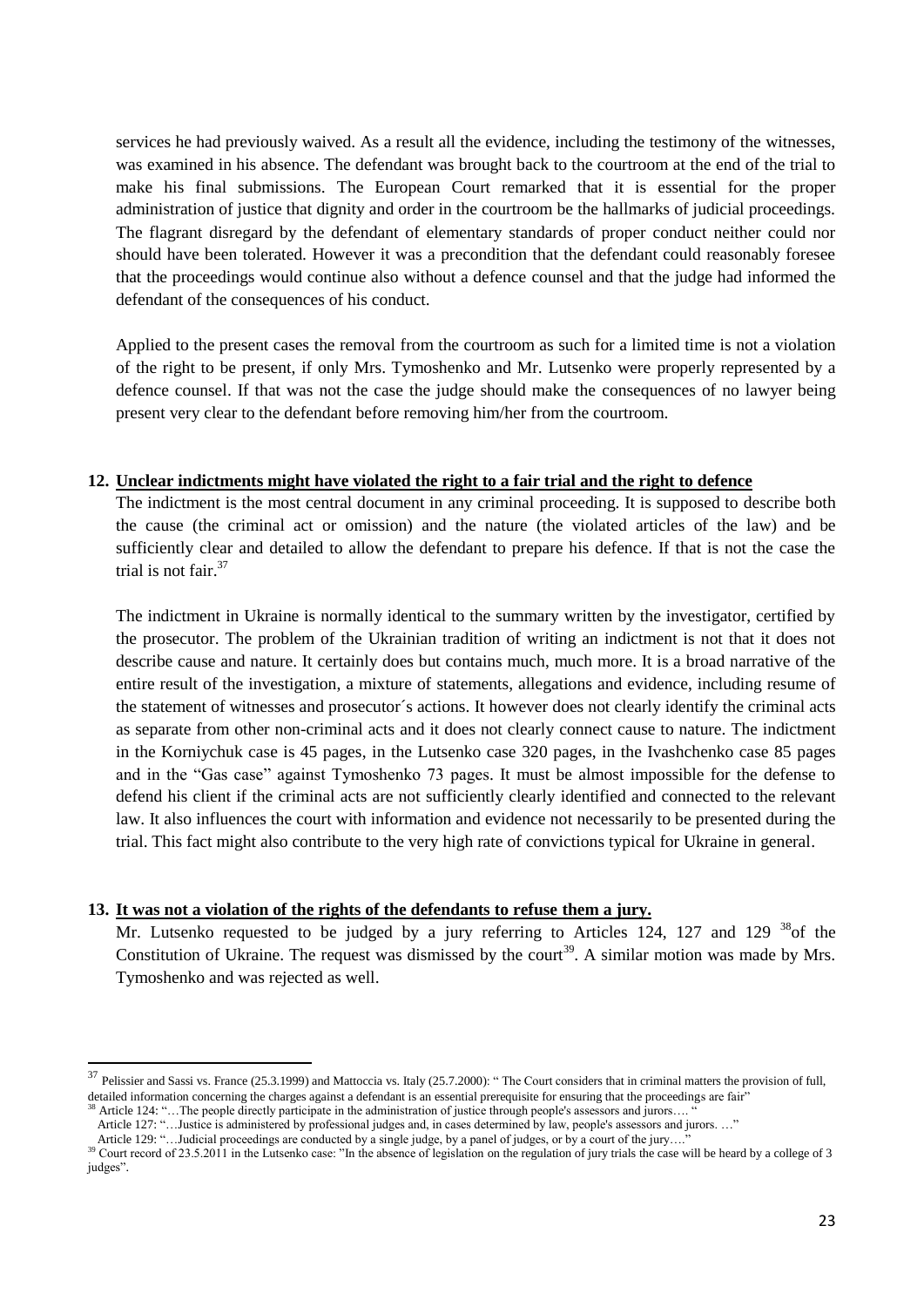A jury trial in criminal cases is not as such required by Article 6 of the European Convention on Human Rights<sup>40</sup> (14 of the Council of Europe member states have no jury system), it is up to the national law to decide whether to introduce one. The lay element mentioned in the Ukrainian Constitution has never been implemented in Ukraine by law. Under these circumstances it is hardly unexpected and does not violate the Convention that the courts dismissed the requests, for how should the courts select jury members, what should be the weight of their votes compared to the judges, should they decide the question of guilt or also of the sentence etc.? All such questions can only be decided by law and not by a court in a specific case.

According to information by the Prosecutor General to the EU ambassadors the new Criminal Procedure Code will introduce a jury system.

#### **14. There is at this stage insufficient information to conclude whether the rights of Mrs. Tymoshenko and Mr. Lutsenko were violated when the judges refused their motions for recusal.**

Both Mr. Lutsenko and Mrs. Tymoshenko have brought numerous motions to have judges replaced based on a number of arguments. All motions have been rejected by the judge according to the procedure prescribed in the law.

The issue of recusal of a judge is regulated on the national level by Articles  $54-57<sup>41</sup>$  of the Ukrainian Criminal Procedure Code. They leave it to the judge himself to make a ruling on his own ability to be

Article 56. Disqualifying a judge

<sup>1</sup> 40 Callaghan vs. UK

<sup>41</sup> Article 54. Circumstances precluding judge's participation in the trial

<sup>1)</sup> A judge or people's assessor may not participate in the trial of a criminal case:

<sup>1)</sup> if he/she is a victim, civil plaintiff, civil defendant, or a relative of any one of them, as well a relative of the investigator, inquirer, prosecutor or the accused;

<sup>2)</sup> if he/she has participated in the case concerned as a witness, expert, specialist, translator, inquirer, investigator, prosecutor, defense counsel, or representative of the victim or civil plaintiff or civil defendant's interests;

 $2-1$  if he/she, at the stage of pre-trial investigation of the case, decided on the search, removal, inspection, imposition or alteration of measures of restraint, extension of custody or considered challenges against apprehension or decisions to deny instituting criminal proceedings or to close the case;

<sup>2-2)</sup> if he/she, at the stage of pre-trial investigation of the case, considered the removal of a defense counsel from the case as prescribed in Article 61-1 of the present Code;

<sup>3)</sup> if he/she personally or his/her relatives are personally interested in the results of the case;

<sup>4)</sup> with other circumstances present, which raise doubts as to the objectivity of the judge or people's assessor;

<sup>5)</sup> in the event of violation of the procedure for assigning a judge to hear a case set forth by paragraph three of Article 16-2 of this Code"; Persons who are relatives may not be on the panel which tries a case.

With circumstances referred to in Articles 54 and 55 of the Code present, the judge and people's assessor are required to disqualify [recuse] themselves. On the same grounds, disqualification of the judge or people's assessor may be proposed by the prosecutor, defendant, defense counsel, victim and his/her representative, civil plaintiff and civil defendant and their representatives.

Disqualifications are submitted before the beginning of the trial. Thereafter, disqualification is permitted if a ground for disqualification came to the knowledge after the beginning of the trial.

Article 57. The way in which a disqualification is considered

When disqualification of a judge or people's assessor is sought, the court must hear the person whose disqualification is sought, if the latter wishes to provide a clarification, as well as the opinion of the participants in the trial.

The decision on an application for disqualification shall be adopted in the deliberation room, by an order of the court hearing the case. The decision on an application for disqualification of several judges or of the entire composition of the court shall be adopted by a simple majority of the votes. In the event of satisfaction of an application for disqualification of a judge hearing a case alone, the case shall be heard in the same court by another judge, to be determined in accordance with the procedure established by paragraph three of Article 16-2 of this Code.

In the event of satisfaction of an application for disqualification of one of the judges or of the entire composition of the court, if the case is heard by a panel of judges, the case shall be heard in the same court by a panel of the same quantitative composition of judges without the participation of the disqualified judge or by a different panel of judges, to be determined in accordance with the procedure established by paragraph three of Article 16-2 of this Code.

Should it prove to be impossible to form a new composition of the court as a result of satisfaction of the applications for disqualification (selfdisqualification) or on grounds specified in Article 55 of this Code, the court shall decide on referring the case to another court in accordance with the procedure established by this Code.

In the event of disqualification of a people's assessor, the latter shall be replaced with another people's assessor.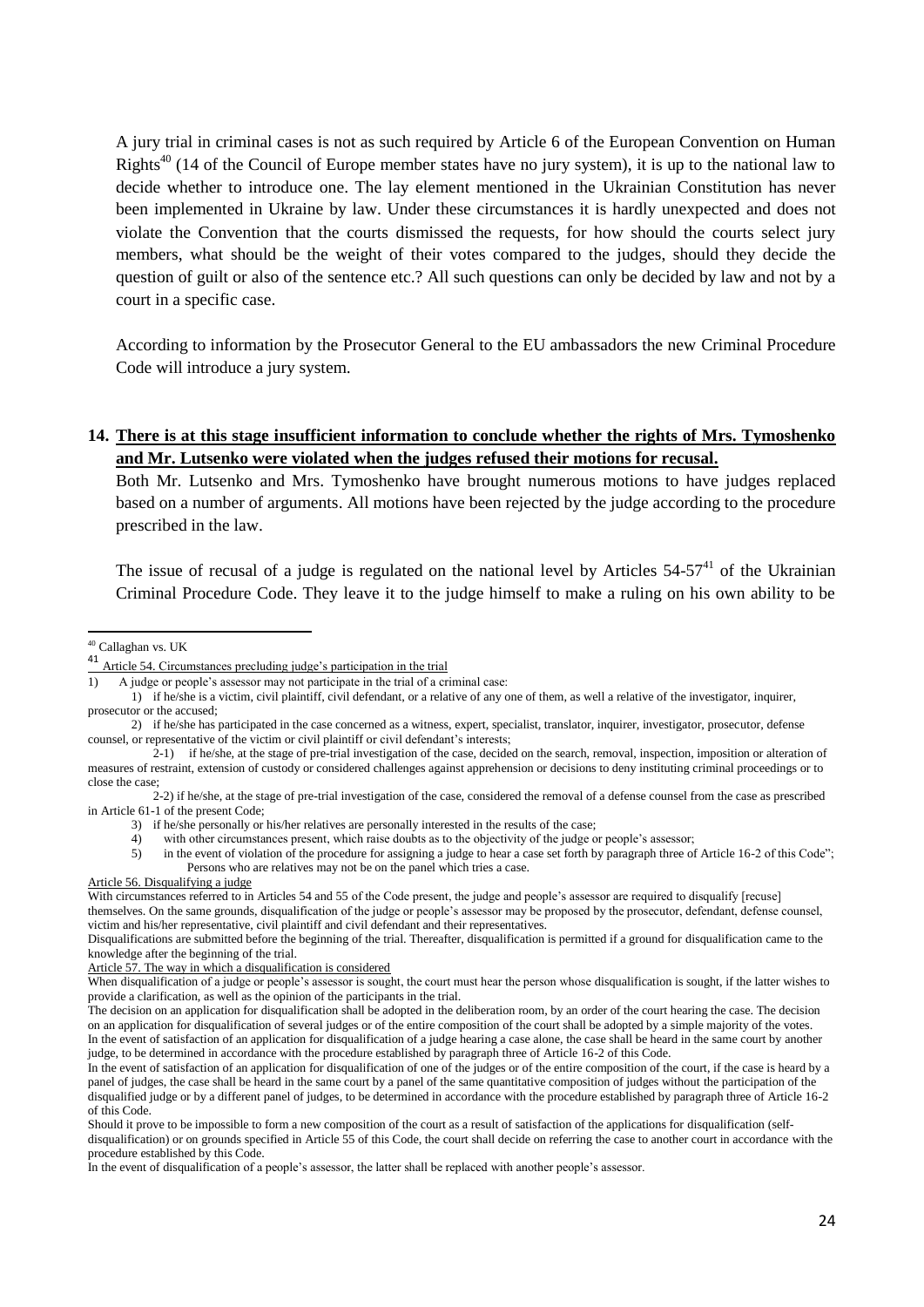unbiased and objective. He is even to raise the issue on his own initiative also without a motion if he feels there is a problem. His ruling can not be appealed.

The Ukrainian law as such is not different from that of most other countries. The risk of another procedure is that it would kick open a door for any defendant or his lawyer to effectively stop a trial by repeated postponements through motions for recusal. In the monitored cases the defendants and their lawyers certainly have not held themselves back from forwarding motions on recusal whenever a decision by the judge went against them. For instance a motion by Mrs. Tymoshenko for recusal of the judge was based on his refusal to move to another and bigger court room which should allegedly have demonstrated his partisanship.

Some motions have however been more specific in their claims that the judges are not impartial and independent.

Mr. Lutsenko has i.a. argued that Judge Serhiy Vovk has a direct personal interest in finding him guilty. When he headed the Ministry of Interior, a criminal investigation was initiated against Judge Vovk for forging a court ruling, stealing civil cases and fraudulent appropriation of land. Mr. Lutsenko argues that this investigation has not been definitively closed and the judge is therefore alledgedly susceptible to influence from the prosecution. According to the Prosecutor's General Office a criminal case against Judge Vovk was closed in February 2010 and there is no legal posibility for the Supreme Court to change that decision. Mr. Lutsenko has however presented copies of a submission by the Deputy Prosecutor General dated 20.4.2010 requesting the Supreme Court to quash the ruling of the local court whereby the criminal case against Judge Vovk was closed and of a resolution by the Supreme Court of 9.9.2010 ordering a joint meeting of the two Supreme Court chambers to consider the application by the Deputy Prosecutor General. If Judge Vovk is under any kind of risk of having the criminal case against him reinstated he must be disqualified.

Mrs. Tymoshenko has i.a. argued that Judge Rodion Kyriyev is not impartial and is dependent on the First Deputy Prosecutor General Renat Kuzmin, who is a member of the Higher Council of Justice which considers complaints and decides on the disciplinary liability of judges. Mr. Kuzmin is also in charge of the investigatory department of the Prosecutor General´s Office and has as such approved the indictment in the case of Mrs. Tymoshenko. The motion was refused by the court, referring to the Higher Council of Justice being a collective organ where no member has decisive influence. The argument that Judge Kyreyev is to be excluded because of the role and the composition of the Higher Council of Justice will disqualify any Ukrainian judge, although this fact indeed does attest to the general problem of judicial independence in Ukraine and for example explains the strong criticism from the Council of Europe´s Venice Commission against the composition and role of the Higher Council of Justice.

The case law of the European Court on Human Rights requires that the applicant´s motion to replace the judge for fear of lack of impartiality and independence must be substantiated and objectively justified by specific prior activities of the judge or by his conduct in or outside the court. The personal impartiality and independence of a judge must be presumed until there is proof to the contrary.

**.**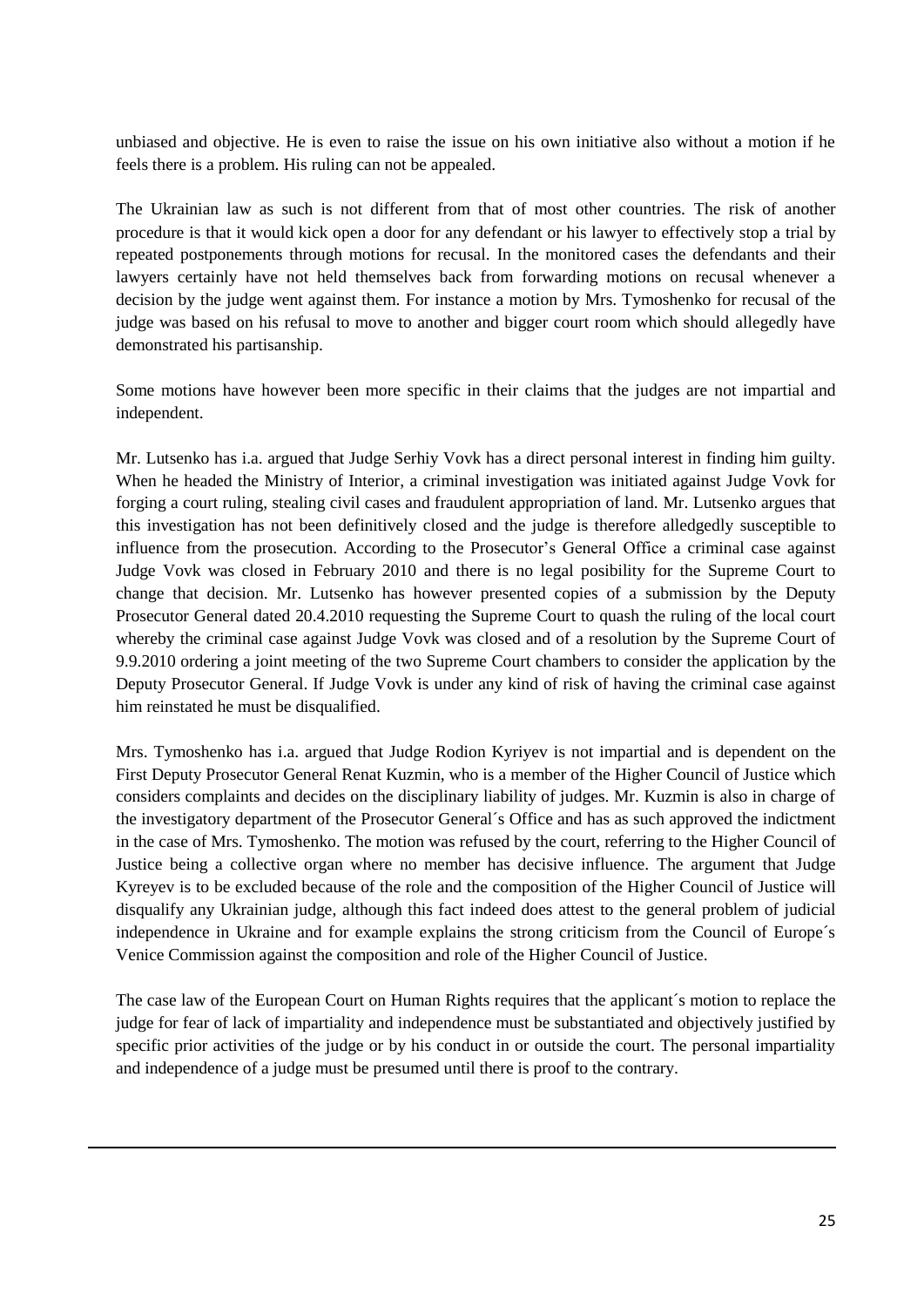Taking into account that the judiciary has so little public trust it might however be considered to open up for some possibility for appeal against the recusal decision or other measures in order to increase confidence in the decision, if it could be done without preventing the trial from moving forward.

# **15. Postponement of proper medical examination and treatment may be a violation of Mr. Ivashchenko rights not to be inhumanely treated.**

Mr. Ivashchenko complained about health problems during his detention and was seen by doctors attached to the detention center. Following a deterioration of his health the court on 27.4.2011 decided to have him examined at the Military Hospital, where he had been observed and treated since 1995. The prosecutor protested against the use of the Military Hospital, as the relevant regulation instructs normal hospitals to be used and also found the Military Hospital biased because the doctors there had been subordinate to Mr. Ivashchenko. Because of the protest the Escort Department of the Militsia refused to transport Mr. Ivashchenko to the hospital. The decision of the court was therefore not implemented. Only 20.5.2011 after another decision by the court was he was finally taken to the Kyiv Hospital of Emergency Aid and examined from 20. to 24.5.2011. The medical certificate described a number of problems, i.e. autoimmune thyroiditis (reduced function of the thyroid gland) and prescribed additional examinations by specialists, including an oncologist. Mr. Ivashchenko was not until 10 days later informed about the results of the examination and was not he given any relevant treatment, nor was he given the possibility to discuss his medical problems with a doctor.

Not until 18.07.2011 was Mr. Ivashchenko examined by doctors of the Kyiv Center of Endocrinology. The examination confirmed the necessity of hospital treatment in a neurological department. There were also recommendations about diet due to liver disease (reduced blood protein and excessive rate (more than twice) of cholesterol).

To establish this diagnosis took almost 3 months from the first complaint in court. The state has an obligation to take care of the health of detained persons. This includes both examination and treatment without delay, also by specialists not available in the prison. This has been stated in a number of cases on Article 3 of the European Convention on Human Rights on inhuman treatment. Article 37 §2 of the Council of Europe "Recommendation on the Use of Remand in Custody" reads: *"Remand prisoners shall be given the opportunity to consult and be treated by their own doctor… if a medical … necessity so requires…".* Thus the interest of the detained client in his own health can not be ignored by the authorities. Unless other interests (security etc.) dictate otherwise the wishes of the detainee must be taken into consideration.

#### **16. If the judge, the defendants and the lawyers were not able to perform due to the conditions in the court room it may have been a violation of the right to a fair trial and to defence.**

The temperatures in the small court room during the first trial days in the Lutsenko case (23.5.2011) and the Tymoshenko case (24.- 25.6.2011) were extremely high and the ventilation non existing or very limited partly due to avoid noise from outside. The 24.6. session in the Tymoshenko case lasted from 10 am to after 18 pm with only two short breaks of less than  $\frac{1}{2}$  hour each. The next day (25.6.) the judge only allowed breaks of 10 and 25 minutes respectively between 10 am and 1630 pm.

The size of the court room was insufficient to accommodate the large number of people who were allowed access. 50-75 persons were sitting all over on benches and tables and were standing shoulder by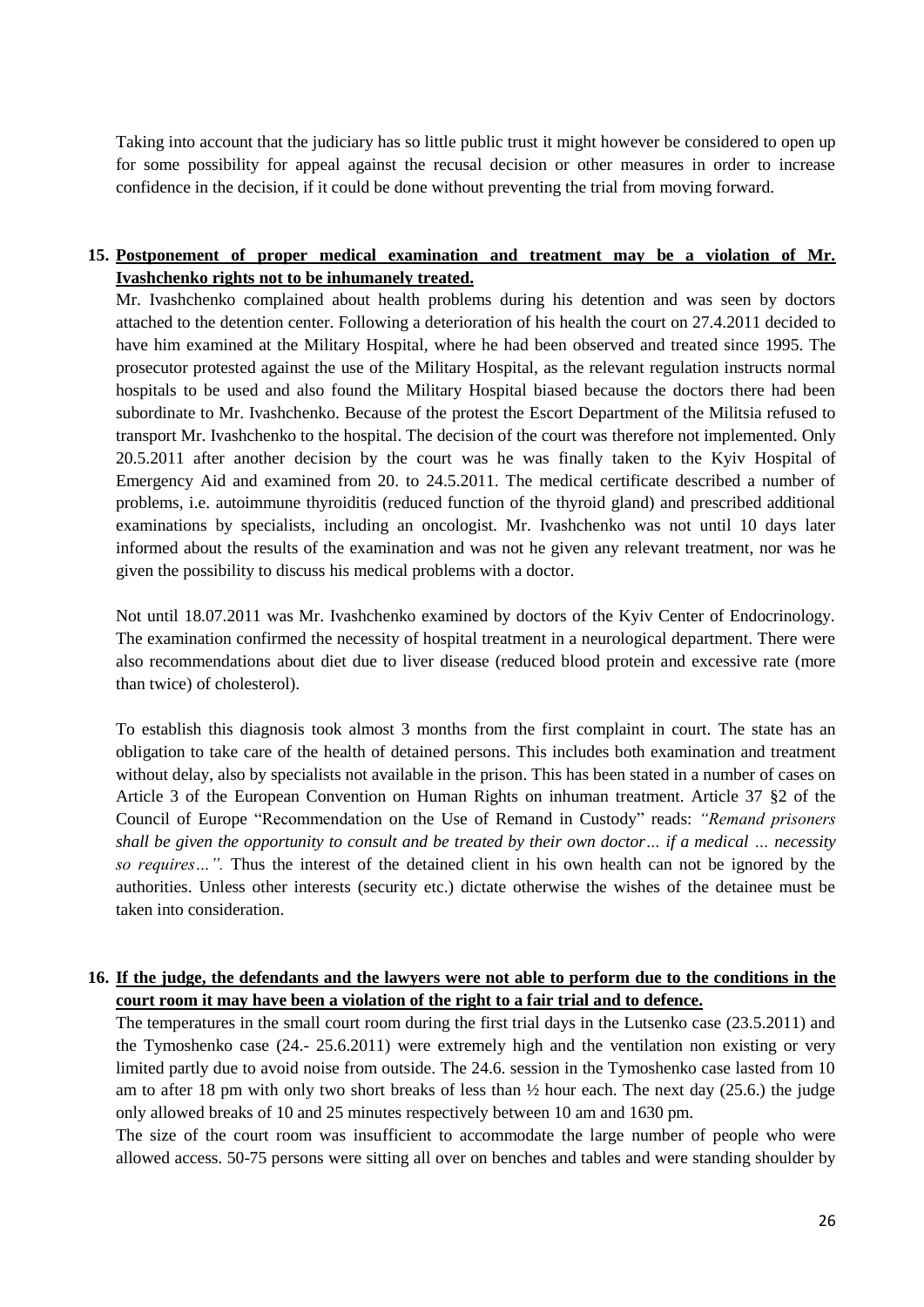shoulder making it difficult to breathe. 10-15 TV cameras were present in the court room with cameramen and journalists. The noise from all these people whispering, talking, telephoning and loudly commenting was extremely disturbing to the judge and the defendants and their lawyers. The audience could only with diffuculty hear part of what was said and due to the massive wall of TV cameras and their photographers it was impossible for many to see. The presence of TV and media had the effect that the participants acted towards the TV cameras and less towards the judge. Everybody in the court room were soaking wet with sweat and their concentration clearly limited.

The key provision of the European Convention on Human Rights in this respect is the right to a "fair and public hearing". The main purpose is to avoid the administration of justice in secret and to allow the public the possibility to control the authorities. This does not require access to the court by everyone. One would rather argue that the problem in these cases has been that by far too many people have been allowed into the room; the judge must choose either to limit the number of audience or to move the trial to another room. However the persons allowed access to the court room must be able to hear and follow the proceedings. The physical conditions in the court room and the by far too few and short breaks made it impossible for the participants to concentrate sufficiently on the case as it is the purpose of the trial. It has by the European Court on Human Rights been considered a violation if a defence counsel due to fatigue is unable to follow the proceedings, for instance because of long court sessions without breaks, and it can also be a violation of the European Convention on Human Rights if the judge does not have the full capacity to concentrate and be attentive so he can follow the proceedings and make an informed  $decision<sup>42</sup>$ .

In general TV cameras can play a role in the public control, but if it changes the trial to a TV performance the whole purpose of the trial is endangered. This is also the position of the Council of Europe<sup>43</sup> and of the Consultative Council of European Judges<sup> $44$ </sup>

1

 $42$  Makhfi vs. France. 19.10.2004

<sup>43</sup> Recommendation of the Committee of Ministers to member states on the provision of information through the media in relation to criminal proceedings: "Live reporting or recordings by the media in court rooms should not be possible unless and as far as expressly permitted by law or the competent judicial authorities. Such reporting should be authorized only where it does not bear a serious risk of undue influence on victims, witnesses, parties to criminal proceedings, juries or judges"

<sup>44</sup> "Opinion no 7 (2005) of the Consultative Council of European Judges (CCJE) to the attention of the Committee of Ministers on justice and society":

<sup>44.</sup> The question of whether TV cameras should be allowed into courtrooms for other than purely procedural purposes has been the subject of wide-ranging discussions, both at the 2<sup>nd</sup> Conference of European Judges ...and at meetings of the CCJE. Some members of the CCJE have expressed serious reservations about this new form of public exposure of the work of the courts.

<sup>45.</sup> The public nature of court hearings is one of the fundamental procedural guarantees in democratic societies. While international law and national legislation allow exceptions to the principle that judicial proceedings should be conducted in public, it is important that these exceptions should be restricted to those permitted under article 6.1. of the ECHR.

<sup>46.</sup> The principle of public proceedings implies that citizens and media professionals should be allowed access to the courtrooms in which trials take place, but the latest audiovisual reporting equipment gives the events related such a broad impact that they entirely transform the notion of public hearings. This may have advantages in terms of raising public awareness of how judicial proceedings are conducted and improving the image of the justice system, but there is also a risk that the presence of TV cameras in court may disturb the proceedings and alter the behavior of those involved in the trial (judges, prosecutors, lawyers, parties, witnesses, etc.).

<sup>47.</sup> Where television recording of judicial hearings occurs, fixed cameras should be used and it should be possible for the presiding judge both to decide on filming conditions and to interrupt filming broadcasting at any time. These and any other necessary measures should protect the rights of the persons involved and ensure that the hearing is properly conducted.

<sup>48.</sup> The opinion of the persons involved in the proceedings should also be taken into account, in particular for certain types of trial concerning people's private affairs.

<sup>49.</sup> In view of the particularly strong impact of television broadcasts and the risk of a tendency towards unhealthy curiosity, the CCJE encourages the media to develop their own professional codes of conduct aimed at ensuring balanced coverage of the proceedings they are filming, so that their account is objective.

<sup>51.</sup> While the media plays a crucial role in securing the public's right to information, and acts, in the words of the European Court of Human Rights, as " democracy's watchdog", the media can sometimes intrude on people's privacy, damaging their reputation or undermining the presumption of their innocence, acts for which individuals can legitimately seek redress in court. The quest for sensational stories and commercial competition between the media carry a risk of excess and error. In criminal cases, defendants are sometimes publicly described or assumed by the media as guilty of offences before the court has established their guilt. In the event of a subsequent acquittal, the media reports may already have caused irremediable harm to their reputation, and this will not be erased by the judgment.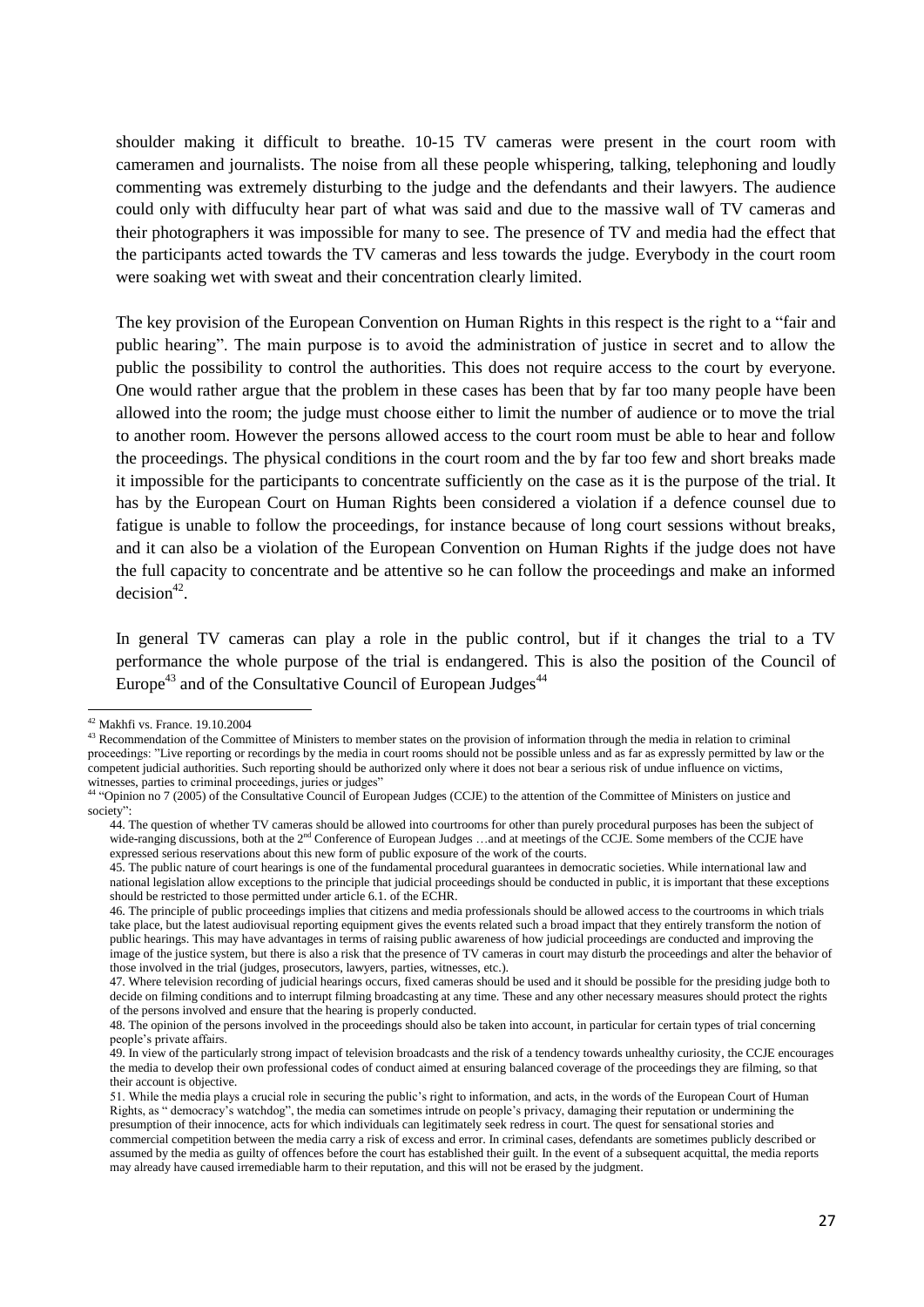#### **17. The compulsory duty to appear before the investigator during pre-trial investigation may violate the right not to self incriminate and the right to freedom and security.**

Between December 2010 and May 2011 Mrs. Tymoshenko was questioned at least 42 times by the investigator. Some of these meetings only lasted 20 minutes (4.5.2011), 22 minutes (29.4.2011) or 30 minutes (3.5.2011). Often she only received the summons the very same day or the day before, and thus had to cancel other commitments on a short notice. Non availability of her defence councel was not considered a valid reason for postponement. Her obligation to appear when summoned prevented her from traveling in Ukraine and to have meetings abroad because of sceduled investigative actions, even if she had not been under travel restrictions.

According to the Ukrainian Criminal Procedure Code Article 135 the appearance of the accused before the investigator is compulsory<sup>45</sup> even though he/she is not obliged to give a statement or participate in any other investigative activity. The accused can be taken in by force if he/she does not respect the summons.

Prosecution has explained the duty to appear through the requirements of the criminal procedure legislation of Ukraine, in particular Art. 84, 85, according to which the investigator must take the appropriate protocols for each investigative action during the investigation, as well as to present and explain the nature and significance of the documents drawn up and the procedural rights of the suspect or the accused, even in cases where the latter refuses to testify against himself. The number of calls has by the prosecution been explained by the fact that Mrs. Tymoshenko repeatedly came to participate in the investigation and legal proceedings without her lawyer, forcing the investigator to carry them out on other dates.

Mrs. Timoshenko´s obligation to appear under threat of being taken in forcefully involves a risk of improper compulsion, coercion and oppression and may be a violation of her right not to self incriminate. Other countries can manage such problems without the presence of the defendant. The European Court has in the Shannon case<sup>46</sup> found it to be a violation that a defendant was fined for not appearing before an investigator.

In the case against Mrs. Tymoshenko the investigator has failed to organize the investigation in such a manner that it causes as little disturbance in the life and work of the defendant as possible, considering the presumption of innocence. The number of summons gives reason to the suspicion that the purpose of the investigator has rather been to harass her into cooperation or to prevent her from her functions as a politician and party leader. This case demonstrates that the obligation to appear can be a potentially powerful weapon for that purpose.

**.** 

<sup>52.</sup> Courts need therefore to accomplish their duty, according to the case-law of the European Court of Human Rights, to strike a balance between conflicting values of protection of human dignity, privacy, reputation and the presumption of innocence on the one hand, and freedom of information on the other.

<sup>&</sup>lt;sup>45</sup> In case of non-appearance without valid reasons, the accused is subject to compulsory appearance under law, meaning that he/she will be taken in by the militsia. Valid reasons for non-appearance of the accused are only untimely receipt of the notice paper, illness and other circumstances which do make it impossible for him/her to appear before the investigator in the time fixed.

<sup>46</sup> Shannon vs. UK (4.10.2005)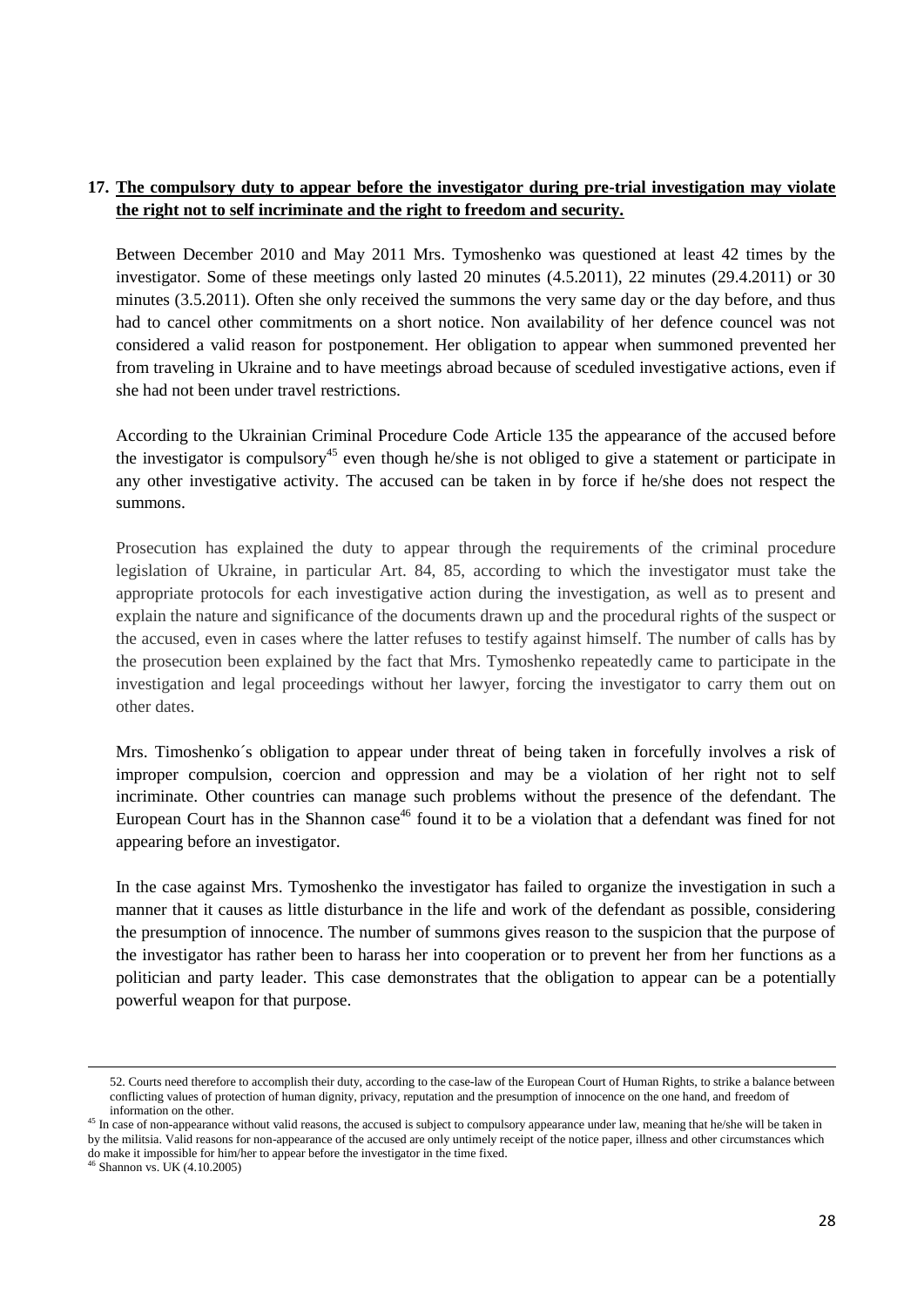# **18. A defendant does not have the obligation to cooperate with the investigator or to show proper behavior to him; to draw negative consequences can be a violation of the right to personal liberty and security and the right not to self-incriminate.**

A number of events in the monitored cases cast doubt as to the proper understanding by the Criminal Justice System of the rights of the defendant according to the European Convention on Human Rights and European standards.

An example is a letter from the Party of Regions to the EU ambassador in which the First Deputy Chairman of the "Parliamentary Committee on Legislative Support of Law Enforcement" Mr. Oliynyk, who is a former judge, is quoted: *"…the preventive measure that was applied to Yulia Timoshenko recognizance not to leave - involves several conditions. One of them is the cooperation with the investigation. That means that person can not admit guilt, refuse to compensate losses and protect herself in accordance with the law. However, she has to cooperate with the investigation".* Mr. Oliynyk´s statement is not a correct description of the legal situation. To expect the defendant to cooperate with the investigation would be a violation of the fundamental right not to self-incriminate. It is up to the prosecution to prove the guilt of the defendant and she is under no obligation to assist or cooperate with the prosecutor in this regard.

Another example is a statement issued on 28.4.2011 by the Prosecutor General´s Office in which it accused Mrs. Tymoshenko of dragging out the investigation by not wanting to take part in any investigative actions without her lawyer being present. It warned that this could lead to the use of a stricter preventive measure, probably meaning detention as she was already under travel restrictions. A defendant is however under no obligation to "take part in any investigative action". She is according to the law obliged to appear when summoned, but is fully entitled not to give a statement or participate in any other activity which could contribute to her being sentenced. It is the obligation of the prosecution to prove her guilt without her assistance.

It also gives cause for concern that the prosecutor´s office on 24.5.2011, the day of the arrest of Mrs. Tymoshenko, stated that if she cooperates with the investigation during that day the court order on her detention would not be effected. That could be considered a threat and coercion in order to obtain evidence which would also violate her right not to self-incriminate. The prosecution must not use its powers to force a testimony out of the defendant or seek any other "cooperation" from him/her. Obligations of the accused should not extend beyond duties explicitly provided in the law, that is not to actively obstruct the course of investigation e.g. by intimidating witnesses. A person cannot be blamed for taking full advantage of the resources afforded to the defence by national  $law^{47}$ .

A similar problem appears when the defendant is rude or misbehaves. The Prosecutor General Mr. Pshonka said at a meeting with the EU ambassadors on 24.5.2011 that the decision to detain Mrs. Tymoshenko was due to her conflicts with the prosecutor (not reacting to summons, not appearing and her refusal to receive summons) and that both Mrs. Tymoshenko and Mr. Lutsenko first acted as they should, but then Mr. Lutsenko started to ignore the summons of the investigator, not to appear and

 $\overline{a}$ 

 $47$  Kobtsev vs. Ukraine (4.4.2006).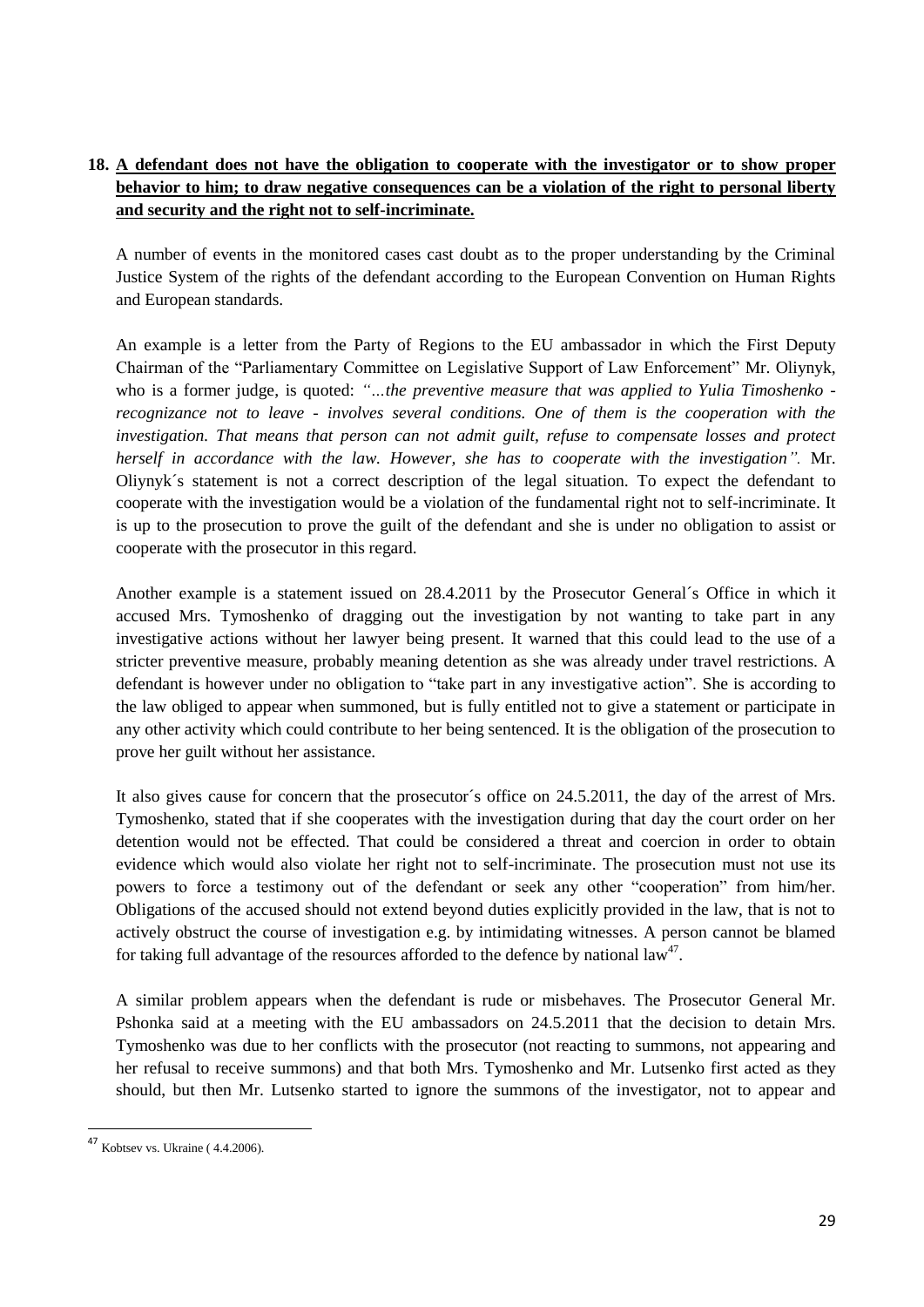answer the investigator in impolite and rude terms, "…which subsequently caused his detention". When authorizing the arrest of Mrs. Tymoshenko on 23.5.2011 the judge referred to Mrs. Tymoshenko's improper behaviour (Ms.Tymoshenko "defiantly threw out the summons" in the courtroom). However regrettable bad behavior may be it is not among the obligations of a defendant to be polite or to demonstrate proper behavior towards the investigator and the prosecutor. The sanction for not doing so can be a criminal prosecution for insulting an official according to the Criminal Code, but it can not take the form of a more restrictive measure.

#### **19. Restrictions on Mr. Ivashchenko`s visits in detention violated his rights to family life**

From his detention in August 2010 until January 2011 Mr. Ivashchenko was allowed one visit per month of one or more family members. In August by his wife, September by his daughter and son, October 2010 by his wife, November by his wife and brother, December by his wife, son and daughter and in January by his wife, brother and daughter. In February 2011 the family members were summoned as witnesses in the trial and were not allowed to visit him. He had therefore no family visits at all for 4 months until 10.6, but had an extra visit 23.6 upon special permission due to his hunger strike. Visits took place in a special room where Mr. Ivashchenko and his family members communicated through a glass partition by phone. Visits lasted on average 1 hour and not more than 2 hours.

According to the case law of the European Court of Human Rights any detention entails by its nature a limitation on private and family life and that some measure of control over prisoners' contacts with the outside world is called for. That is in itself not incompatible with the Convention. However, prisoners "continue to enjoy all the fundamental rights and freedoms guaranteed under the Convention save for the right to liberty"<sup>48</sup>. It is moreover an essential part of a prisoner's right to respect for family life that the prison authorities assist him in maintaining contact with his close family. The Court has in another case found the use of glass partitions and the allowed number of two family visits per month to be proportionate measures, but those were Italian cases where applicants were former mafia members who have already been convicted of numerous crimes<sup>49</sup>.

The Ukrainian Law on Detention appears to be out of line with European standards as it is too restrictive, lacks precision in the rules governing meetings of the detainee with family members and other persons and gives an unfettered discretion to the detention centre administration and investigator on this issue.

In its 2000 and 2002 reports on Ukraine the "European Committee for the Prevention of Torture and Inhuman or Degrading Treatment or Punishment" regretted the fact that visits generally took place in glass booths and prisoners and visitors had to use a phone. The Committee called on the Ukrainian authorities to review the conditions under which visits took place in order to ensure that as far as possible both sentenced and remand prisoners received visits in more open conditions. When reviewing relevant provisions of the Ukrainian law the CPT recognised that it may sometimes be necessary in the interests of justice to place certain restrictions on visits for particular remand prisoners. However, these restrictions should be strictly limited to the requirements of the case and should apply for the shortest possible period. On no account should visits between a remand prisoner and his/her family be banned for a prolonged period. If there was considered to be risk of collusion, it was preferable to authorise visits under strict supervision.

 $\overline{a}$  $48$  (Hirst vs. the United Kingdom no.2 (6.10.2005)

<sup>49</sup> E.g. Messina vs. Italy no. 2 (28.9.2000)